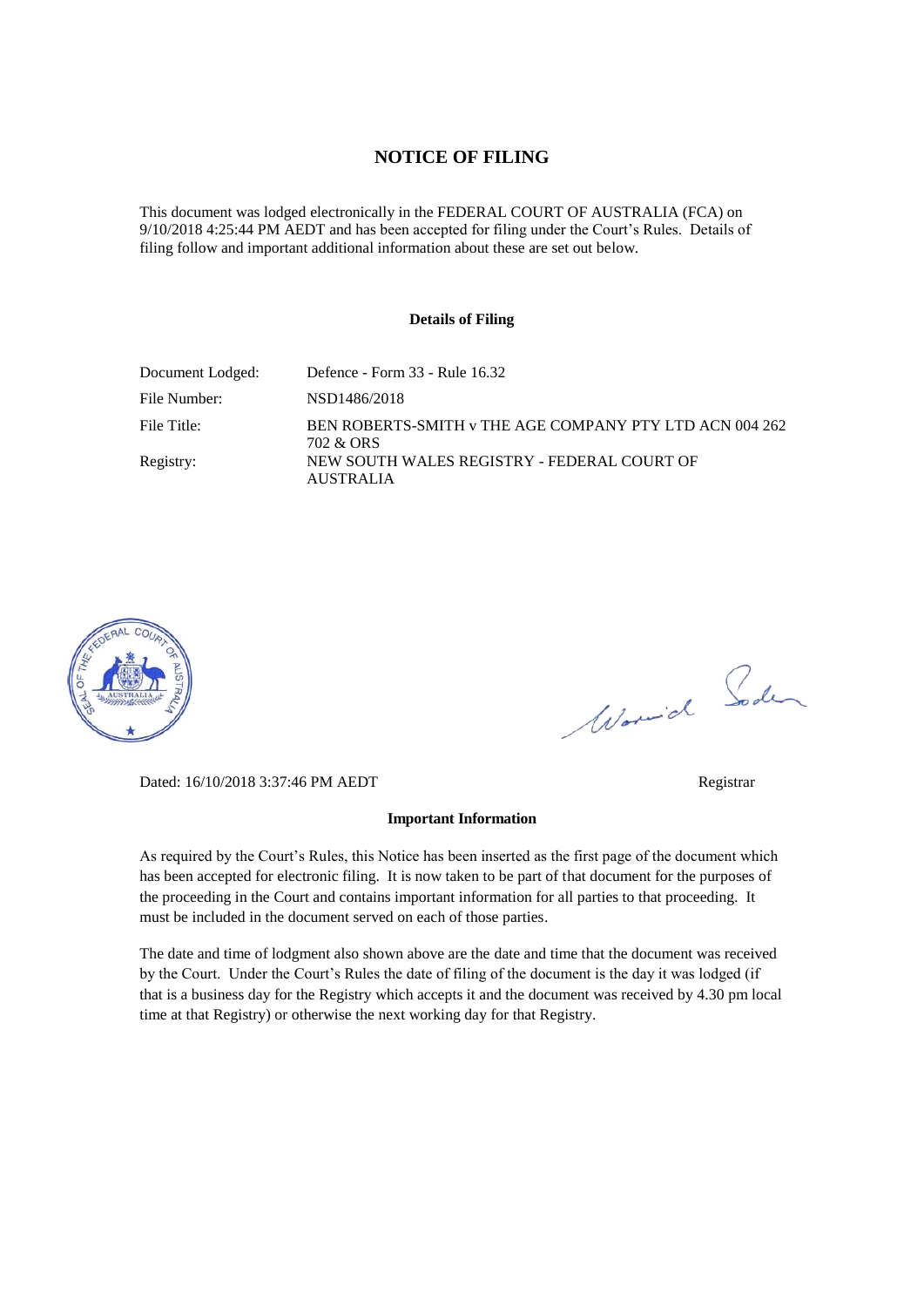Form 33 Rule 16.32



# **Defence to Statement of Claim**

No. NSD1486 of 2018

Federal Court of Australia District Registry: New South Wales Division: General

**Ben Roberts-Smith**

Applicant

**The Age Company Pty Limited** and others

Respondents

The Respondents rely upon the following facts and assertions in answer to the Statement of Claim filed by the Applicant on 17 August 2018 (the **Statement of Claim**):

- 1. The Respondents admit the allegations contained in paragraph 1 of the Statement of Claim.
- 2. In answer to paragraph 2 of the Statement of Claim, the First Respondent:
	- (a) admits the allegations contained in sub-paragraphs (a) and (b); and
	- (b) do not admit the allegations contained in sub-paragraph (c).
- 3. The Respondents admit the allegations contained in paragraph 3 of the Statement of Claim.
- 4. In answer to paragraph 4 of the Statement of Claim, the First, Second and Third Respondents:
	- (a) admit that on 9 June 2018 they published the first matter complained of;
	- (b) deny that the first matter complained of was of and concerning the Applicant; and

| <b>Address</b>     | for                              | service Level | -23.<br>Melbourne VIC 3000 | Rialto                              | Towers,                                           | 525             | <b>Collins</b> | Street |  |
|--------------------|----------------------------------|---------------|----------------------------|-------------------------------------|---------------------------------------------------|-----------------|----------------|--------|--|
| Email              | Peter.Bartlett@minterellison.com |               |                            |                                     |                                                   |                 |                |        |  |
| Tel                | +61 3 8608 2037                  |               |                            | Fax                                 |                                                   | +61 3 8608 1088 |                |        |  |
| Law firm           |                                  |               |                            | Minter Ellison                      |                                                   |                 |                |        |  |
| Prepared by        |                                  |               |                            | Peter Bartlett                      |                                                   |                 |                |        |  |
| Filed on behalf of |                                  |               |                            | Masters and David Wroe, Respondents |                                                   |                 |                |        |  |
|                    |                                  |               |                            |                                     | The Age Company Pty Limited, Nick McKenzie, Chris |                 |                |        |  |

[Form approved 01/08/2011]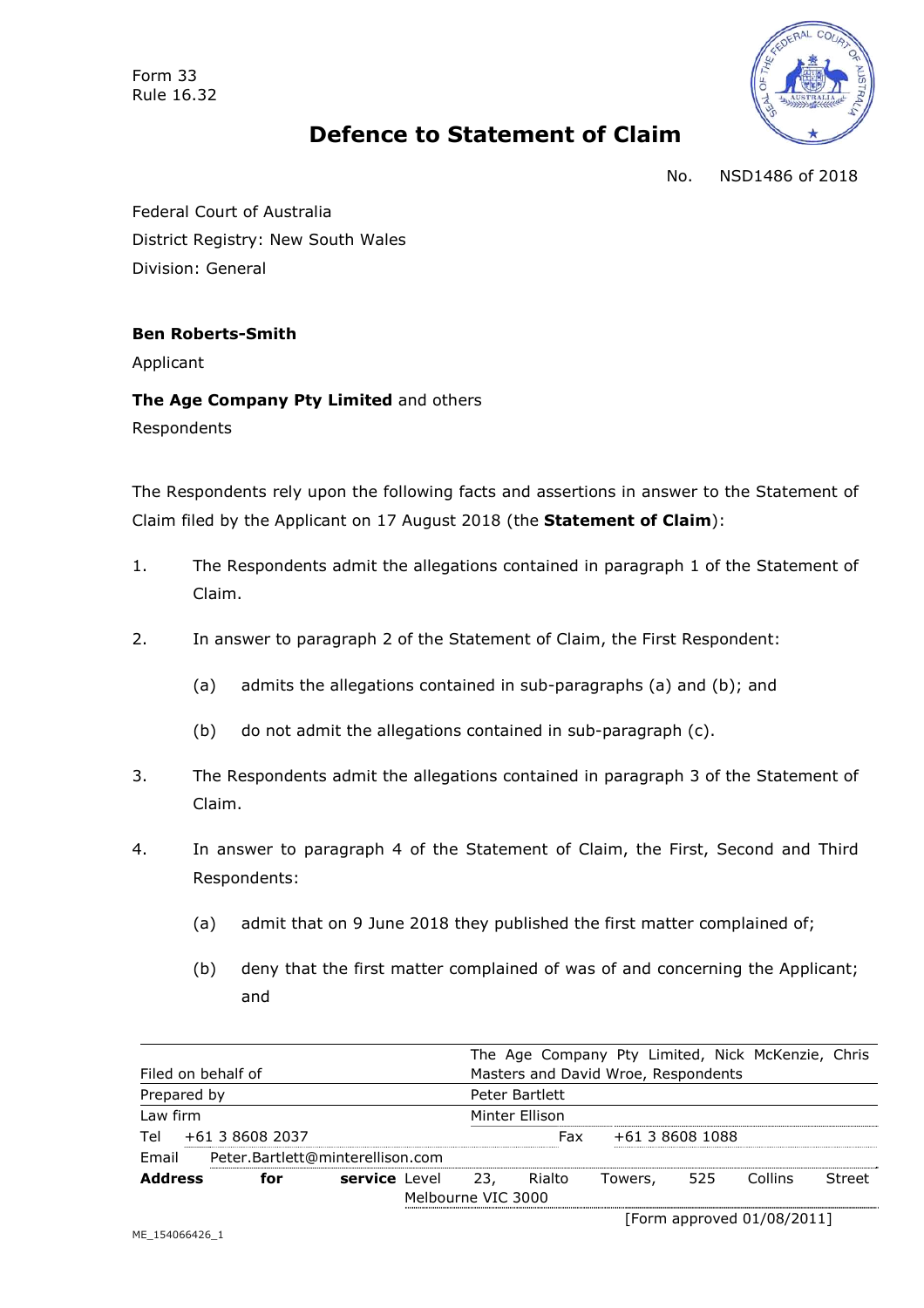- (c) otherwise do not admit the allegations contained in paragraph 4.
- 5. In answer to paragraph 5 of the Statement of Claim, the Respondents deny that the first matter complained of, in its natural and ordinary meaning:
	- (a) was reasonably capable of conveying, or in fact conveyed, any of the imputations set out in paragraph 5 of the Statement of Claim; or
	- (b) was reasonably capable of being, or was in fact, defamatory of the Applicant, in the sense alleged in the imputations set out in paragraph 5 of the Statement of Claim or otherwise.
- 6. In answer to paragraph 6 of the Statement of Claim, the First, Second and Third Respondents:
	- (a) admit that on about 8 June 2018 they published the second matter complained of;
	- (b) deny that the second matter complained of was of and concerning the Applicant; and
	- (c) otherwise do not admit the allegations contained in paragraph 6.
- 7. In answer to paragraph 7 of the Statement of Claim, the Respondents deny that the second matter complained of, in its natural and ordinary meaning:
	- (a) was reasonably capable of conveying, or in fact conveyed, any of the imputations set out in paragraph 7 of the Statement of Claim; or
	- (b) was reasonably capable of being, or was in fact, defamatory of the Applicant, in the sense alleged in the imputations set out in paragraph 7 of the Statement of Claim or otherwise.
- 8. In answer to paragraph 8 of the Statement of Claim, the First, Second and Third Respondents:
	- (a) admit that on 10 June 2018 they published the third matter complained of;
	- (b) deny that the third matter complained of was of and concerning the Applicant; and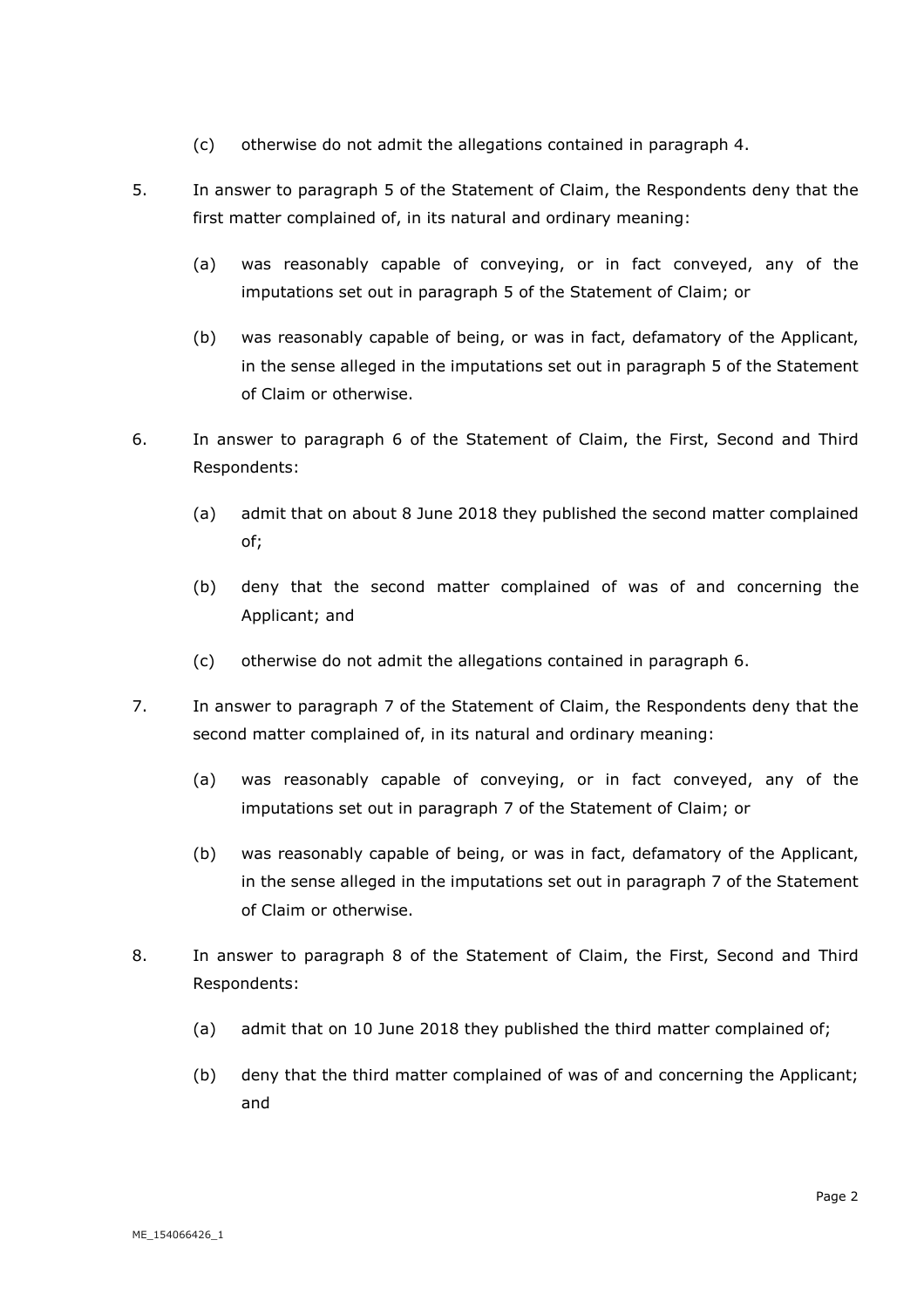- (c) otherwise do not admit the allegations contained in paragraph 8.
- 9. In answer to paragraph 9 of the Statement of Claim, the Respondents deny that the third matter complained of, in its natural and ordinary meaning:
	- (a) was reasonably capable of conveying, or in fact conveyed, any of the imputations set out in paragraph 9 of the Statement of Claim; or
	- (b) was reasonably capable of being, or was in fact, defamatory of the Applicant, in the sense alleged in the imputations set out in paragraph 9 of the Statement of Claim or otherwise.
- 10. In answer to paragraph 10 of the Statement of Claim, the First, Second and Third Respondents:
	- (a) admit that on about 9 June 2018 they published the fourth matter complained of;
	- (b) deny that the fourth matter complained of was of and concerning the Applicant; and
	- (c) otherwise do not admit the allegations contained in paragraph 10.
- 11. In answer to paragraph 11 of the Statement of Claim, the Respondents deny that the fourth matter complained of, in its natural and ordinary meaning:
	- (a) was reasonably capable of conveying, or in fact conveyed, any of the imputations set out in paragraph 11 of the Statement of Claim; or
	- (b) was reasonably capable of being, or was in fact, defamatory of the Applicant, in the sense alleged in the imputations set out in paragraph 11 of the Statement of Claim or otherwise.
- 12. In answer to paragraph 12 of the Statement of Claim, the Respondents:
	- (a) admit that on 11 August 2018 they published the fifth matter complained of; and
	- (b) otherwise do not admit the allegations contained in paragraph 12.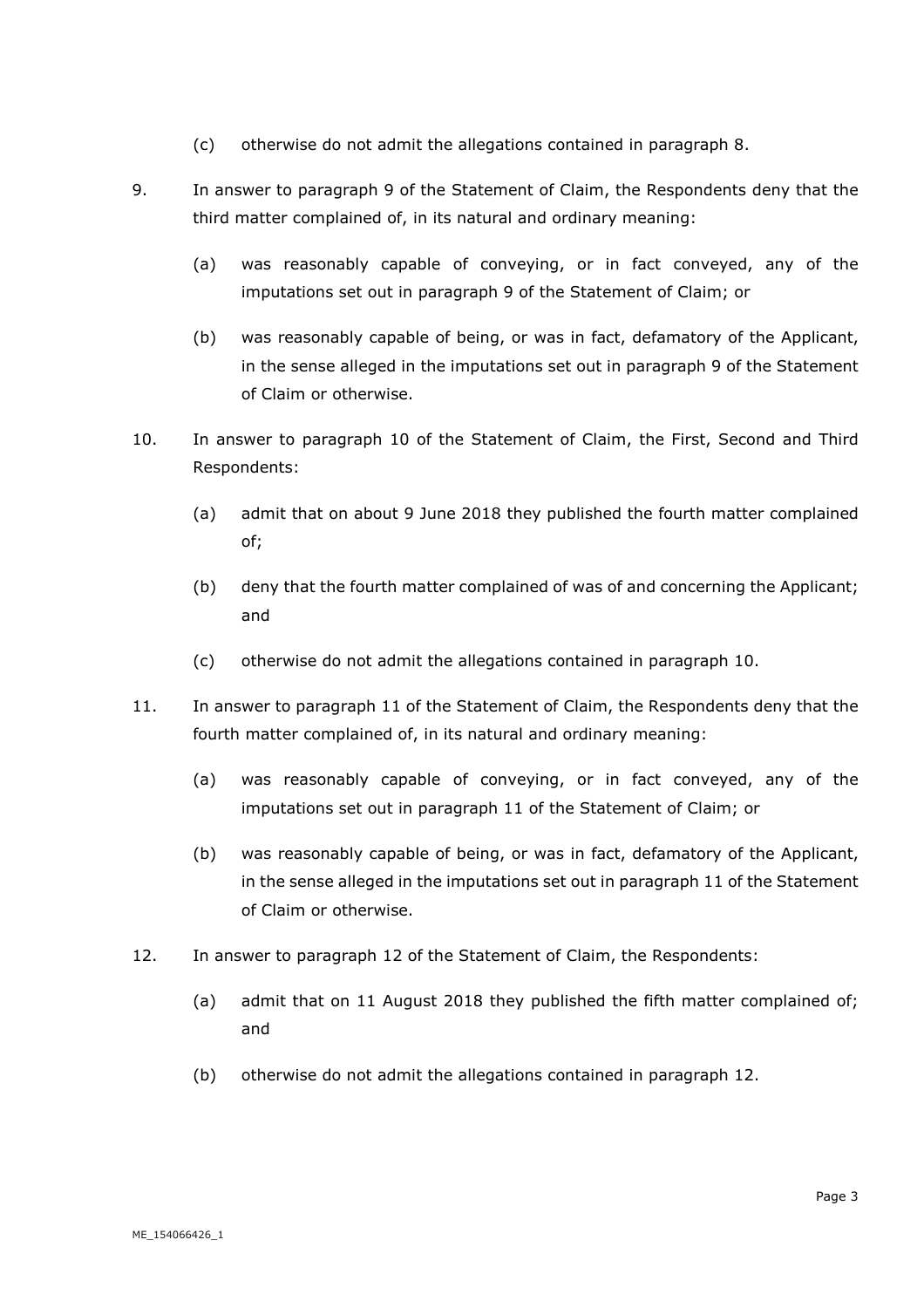- 13. In answer to paragraph 13 of the Statement of Claim, the Respondents deny that the fifth matter complained of, in its natural and ordinary meaning:
	- (a) was reasonably capable of conveying, or in fact conveyed, any of the imputations set out in paragraph 13 of the Statement of Claim; or
	- (b) was reasonably capable of being, or was in fact, defamatory of the Applicant, in the sense alleged in the imputations set out in paragraph 13 of the Statement of Claim or otherwise.
- 14. In answer to paragraph 14 of the Statement of Claim, the Respondents:
	- (a) admit that on about 10 August 2018 they published the sixth matter complained of; and
	- (b) otherwise do not admit the allegations contained in paragraph 14.
- 15. In answer to paragraph 15 of the Statement of Claim, the Respondents deny that the sixth matter complained of, in its natural and ordinary meaning:
	- (a) was reasonably capable of conveying, or in fact conveyed, any of the imputations set out in paragraph 15 of the Statement of Claim; or
	- (b) was reasonably capable of being, or was in fact, defamatory of the Applicant, in the sense alleged in the imputations set out in paragraph 15 of the Statement of Claim or otherwise.
- 16. The Respondents deny the allegations contained in paragraph 16 of the Statement of Claim.
- 17. The Respondents deny that the Applicant is entitled to the relief claimed in paragraph 17 of the Statement of Claim or any relief at all.
- 18. Further and in the alternative, the Respondents say that insofar as, and to the extent that, it may be found that the first matter complained of, the second matter complained of, the third matter complained of, the fourth matter complained of, the fifth matter complained of and/or the sixth matter complained of (collectively, the **matters complained of**) were published of and concerning the Applicant and to be defamatory of him in their natural and ordinary meaning, or as bearing one or more of the imputations in paragraphs 5, 7, 9, 11, 13 or 15 of the Statement of Claim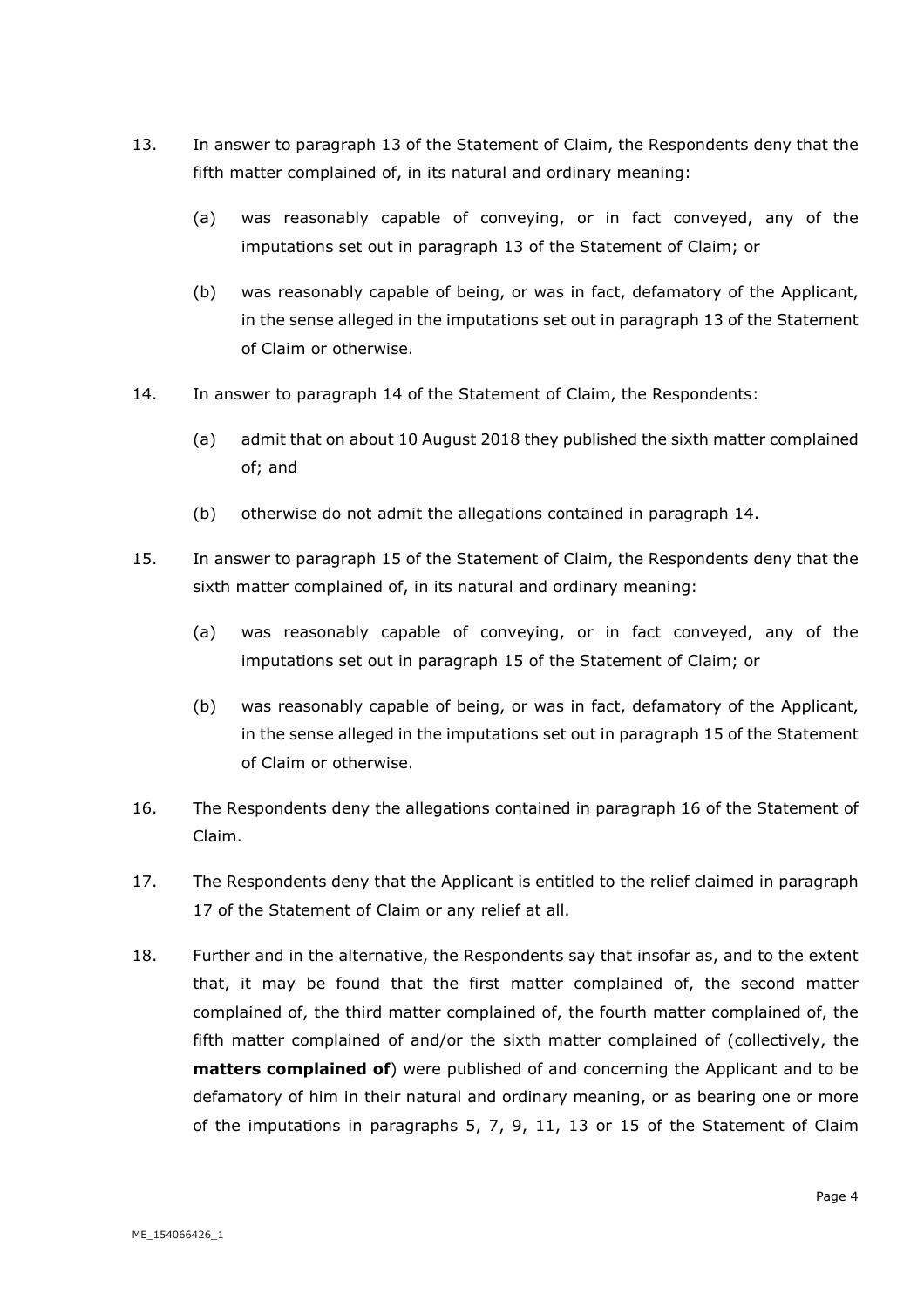(which is denied), but otherwise without admission, the Respondents rely on the following defences:

## **(a) Justification – section 25 of the** *Defamation Act* **2005 (NSW) (Defamation Act)**

Each of the imputations in sub-paragraphs  $5(a)$ ,  $5(b)$ ,  $5(c)$ ,  $7(a)$ ,  $7(b)$ ,  $7(c)$ , 9(a), 9(b), 9(c), 9(d), 11(a), 11(b), 11(c), 11(d), 13(a), 13(b), 13(c), 13(d), 13(e), 13(f), 13(g), 13(h), 15(a), 15(b), 15(c), 15(d), 15(e), 15(f), 15(g) and 15(h) of the Statement of Claim is substantially true.

## **(b) Contextual truth – section 26 of the** *Defamation Act*

- (i) The third, fourth, fifth and sixth matters complained of each carried the following other imputations in addition to the Applicant's imputations (**Contextual Imputations**):
	- (A) The Applicant broke the moral and legal rules of military engagement and is therefore a criminal.
	- (B) The Applicant disgraced his country Australia and the Australian army by his conduct as a member of the SASR in Afghanistan.
- (ii) Each of the Contextual Imputation is substantially true.
- (iii) By reason of the substantial truth of the Contextual Imputation, each of the imputations pleaded by the Applicant which are found to have been conveyed as alleged by the Applicant, defamatory of him and not substantially true do not further harm the reputation of the Applicant.
- 19. Further and in the alternative, if (which is denied) the Applicant suffered any damage as a result of the publication of the matters complained of and/or the imputations pleaded in paragraphs 5, 7, 9, 11, 13 and 15 of the Statement of Claim, then the Respondents intend to rely upon the following facts and matters in mitigation of such damage:
	- (a) the substantial truth of the imputations in sub-paragraphs  $5(a)$ ,  $5(b)$ ,  $5(c)$ , 7(a), 7(b), 7(c), 9(a), 9(b), 9(c), 9(d), 11(a), 11(b), 11(c), 11(d), 13(a), 13(b), 13(c), 13(d), 13(e), 13(f), 13(g), 13(h), 15(a), 15(b), 15(c), 15(d), 15(e), 15(f), 15(g) and 15(h) of the Statement of Claim and the Contextual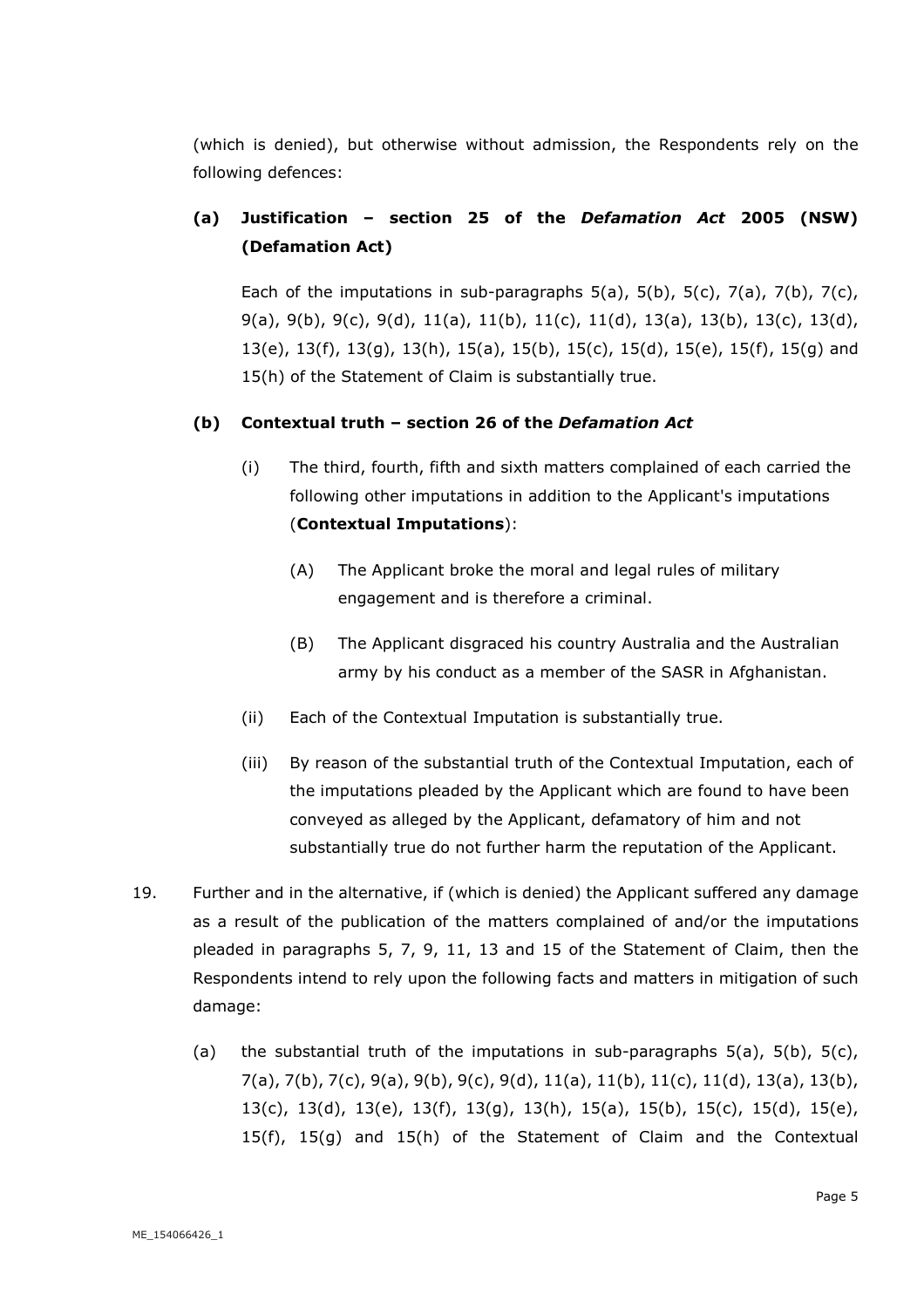Imputations (or so many of them as are established by the Respondents to be substantially true);

- (b) the Applicant's general bad reputation within the Special Air Service Regiment (**SASR**) of the Australian Defence Force (**ADF**), being that of:
	- (i) a person who broke the moral and legal rules of military engagement;
	- (ii) a bully;
	- (iii) a hypocrite in that he held himself out publicly in a manner not consistent with how he conducted himself within the SASR; and
	- (iv) a person not deserving of the good reputation he enjoyed publicly*.*
- (c) the facts, matters and circumstances proven in evidence in support of the defences pleaded in this Defence;
- (d) the circumstances in which it is proved the matters complained of were published;
- (e) the background context to which (a) to (d) above comprised.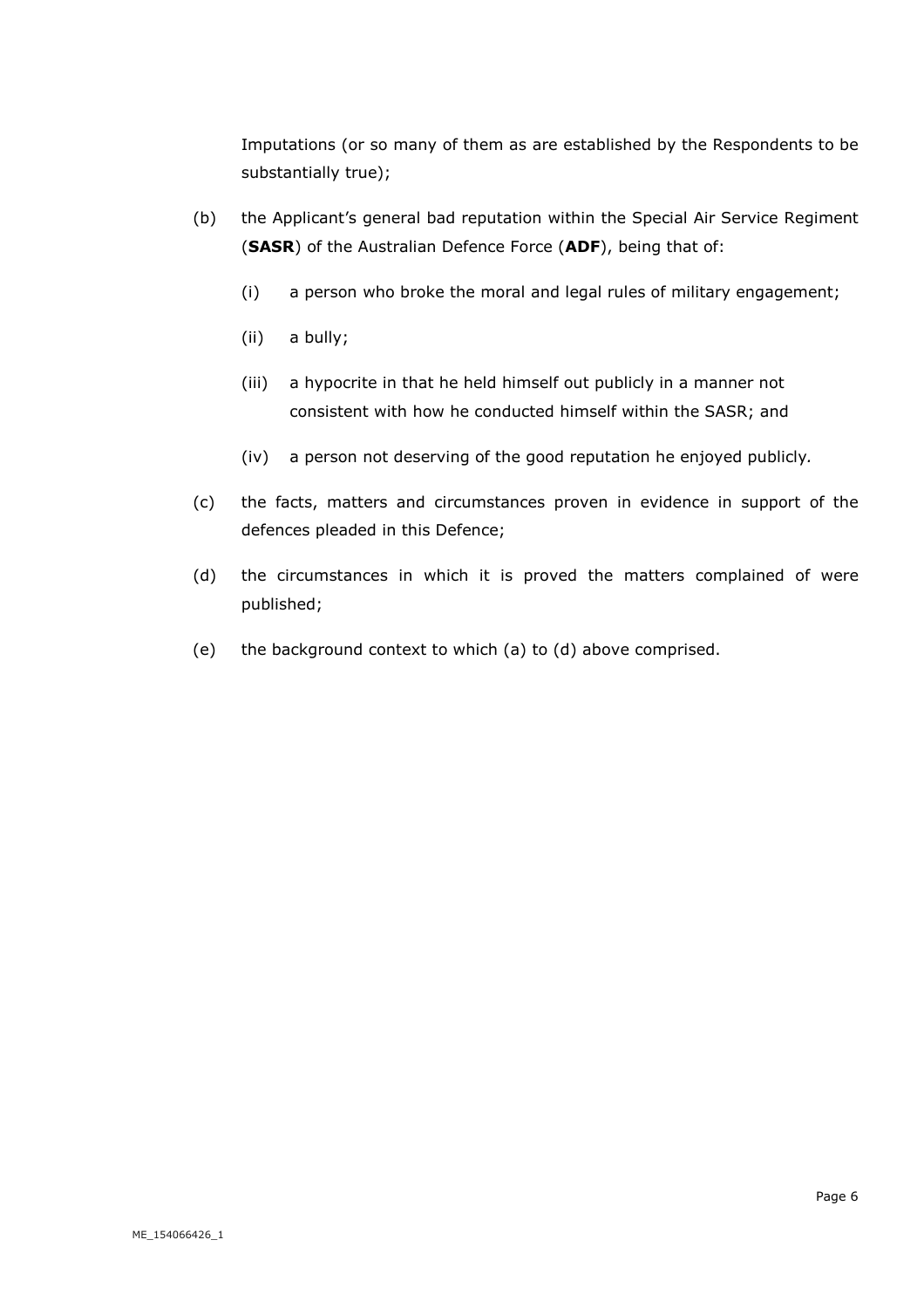## **PARTICULARS OF TRUTH**

## **The Applicant**

- (1) The Applicant was formerly a member of the SASR.
- (2) The Applicant's final rank within the SASR was Corporal.
- (3) As a member of the SASR the Applicant conducted six operational tours to Afghanistan including:
	- (a) rotation 3 from about May to September 2006;
	- (b) rotation 9 from about March to July 2009;
	- (c) rotation 12 from about March to July 2010;
	- (d) rotation 18 from about June to November 2012.

#### **The Geneva Conventions**

- (4) At all material times the Commonwealth of Australia has been a High Contracting Party to the Geneva Conventions, including the conventions entitled:
	- (a) "Convention relative to the Treatment of Prisoners of War" (the **Third Geneva Convention**); and
	- (b) "Convention Relative to the Protection of Civilian Persons in Time of War" (the **Fourth Geneva Convention**).
- (5) The Respondents rely upon the terms of the Third Geneva Convention and the Fourth Geneva Convention for their full force and effect.
- (6) Article 3 of the Third Geneva Convention provides, in substance, that persons taking no active part in hostilities, including members of armed forces who have laid down their arms and those placed out of action due to sickness, wounds, detention or any other cause, shall in all circumstances be treated humanely.
- (7) Article 3 of the Third Geneva Convention further provides, in substance that the following acts (amongst others) are prohibited at any time any in any place with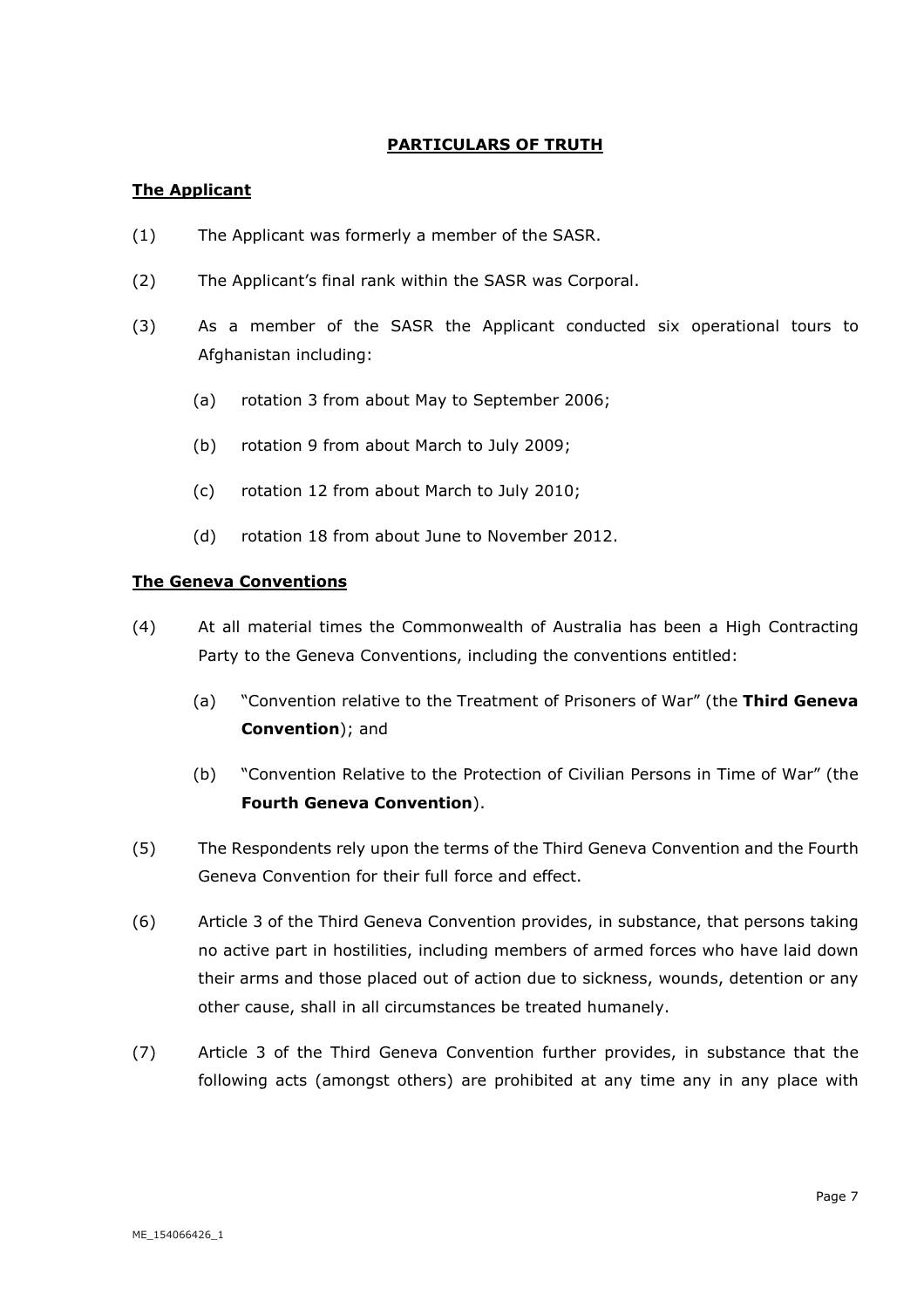respect to persons taking no active part in hostilities, including those persons referred to in the preceding paragraph:

- (a) violence to life and person, in particular murder of all kinds, mutilation, cruel treatment and torture; and
- (b) the passing of sentences and the carrying out of executions without previous judgment pronounced by a regularly constituted court affording all the judicial guarantees which are recognised as indispensable by civilised peoples.
- (8) Article 4 of the Third Geneva Convention provides, in substance, that prisoners of war in the sense of the Third Geneva Convention, are persons who have fallen into the power of the enemy belonging to certain categories including (amongst others) members of the armed forces of a party to the conflict, members of militias or volunteer corps.
- (9) Article 13 of the Third Geneva Convention provides, in substance, that prisoners of war must at all times be treated humanely, and that any unlawful act or omission by the detaining power causing death or seriously endangering the health of a prisoner of war will be regarded as a serious breach of the Convention.
- (10) Article 13 of the Third Geneva Convention further provides, in substance, that prisoners of war must at all times be protected, particularly against acts of violence or intimidation.
- (11) Article 17 of the Third Geneva Convention provides that no physical or mental torture, nor any other form of coercion, may be inflicted on prisoners of war to secure from them information of any kind whatsoever and that prisoners of war who refuse to answer may not be threatened, insulted, or exposed to unpleasant or disadvantageous treatment of any kind.
- (12) Article 3 of the Fourth Geneva Convention provides, in substance, that persons taking no active part in hostilities, including members of armed forces who have laid down their arms and those placed out of action due to sickness, wounds, detention or any other cause, shall in all circumstances be treated humanely.
- (13) Article 3 of the Fourth Geneva Convention further provides, in substance that the following acts (amongst others) are prohibited at any time any in any place with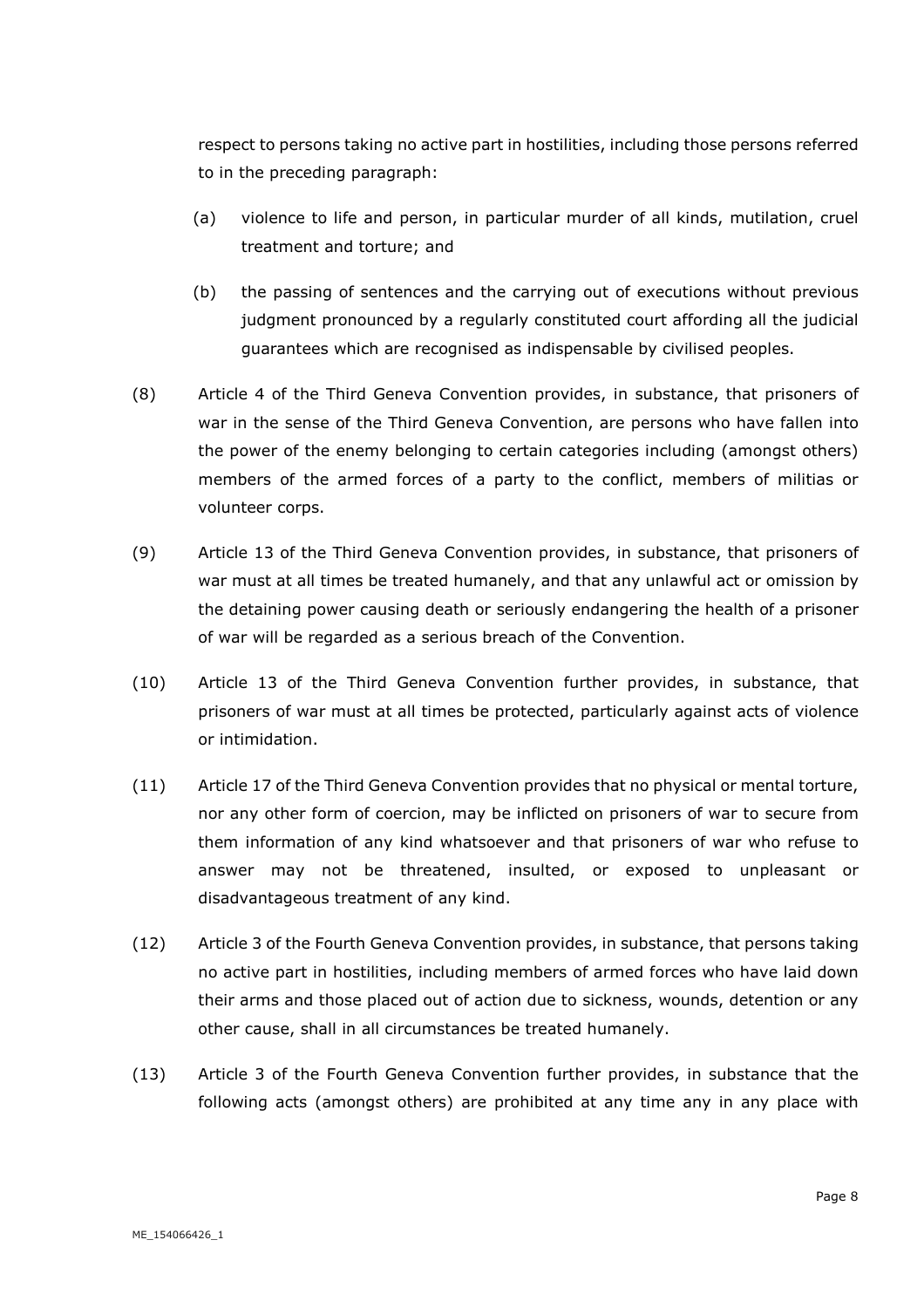respect to persons taking no active part in hostilities, including those persons referred to in the preceding paragraph:

- (a) violence to life and person, in particular murder of all kinds, mutilation, cruel treatment and torture; and
- (b) the passing of sentences and the carrying out of executions without previous judgment pronounced by a regularly constituted court affording all the judicial guarantees which are recognised as indispensable by civilised peoples.
- (14) Article 4 of the Fourth Geneva Convention provides, in substance, that the persons protected by the Fourth Geneva Convention are those who, at a given moment and in any manner whatsoever, find themselves, in case of a conflict or occupation, in the hands of a party to the conflict.

## **Rules of Engagement**

- (15) At all material times the members of the ADF serving in Afghanistan were bound by the Rules of Engagement issued by the Chief of the Defence Force to the Chief of Joint Operations relating to the conflict in Afghanistan (**ROE**). The ROE are classified as protected information of the Commonwealth and accordingly their precise terms are not known to the Respondents.
- (16) The ROE define the circumstances under which ADF personnel are permitted to use lethal force.

#### **Bullying of Person 1**

- (17) At all material times prior to the deployment of rotation 3, the Applicant was acrimonious towards Person 1, who was a small and quiet soldier, as the Applicant did not consider Person 1 to be capable of performing as a water operator within the SASR.
- (18) On about 31 May 2006 the Applicant and the patrol of which he was a member were conducting a mission overwatching the Chora Pass for a larger American mission.
- (19) The purpose of an overwatch mission is to remain in place undetected in order to observe and provide intelligence.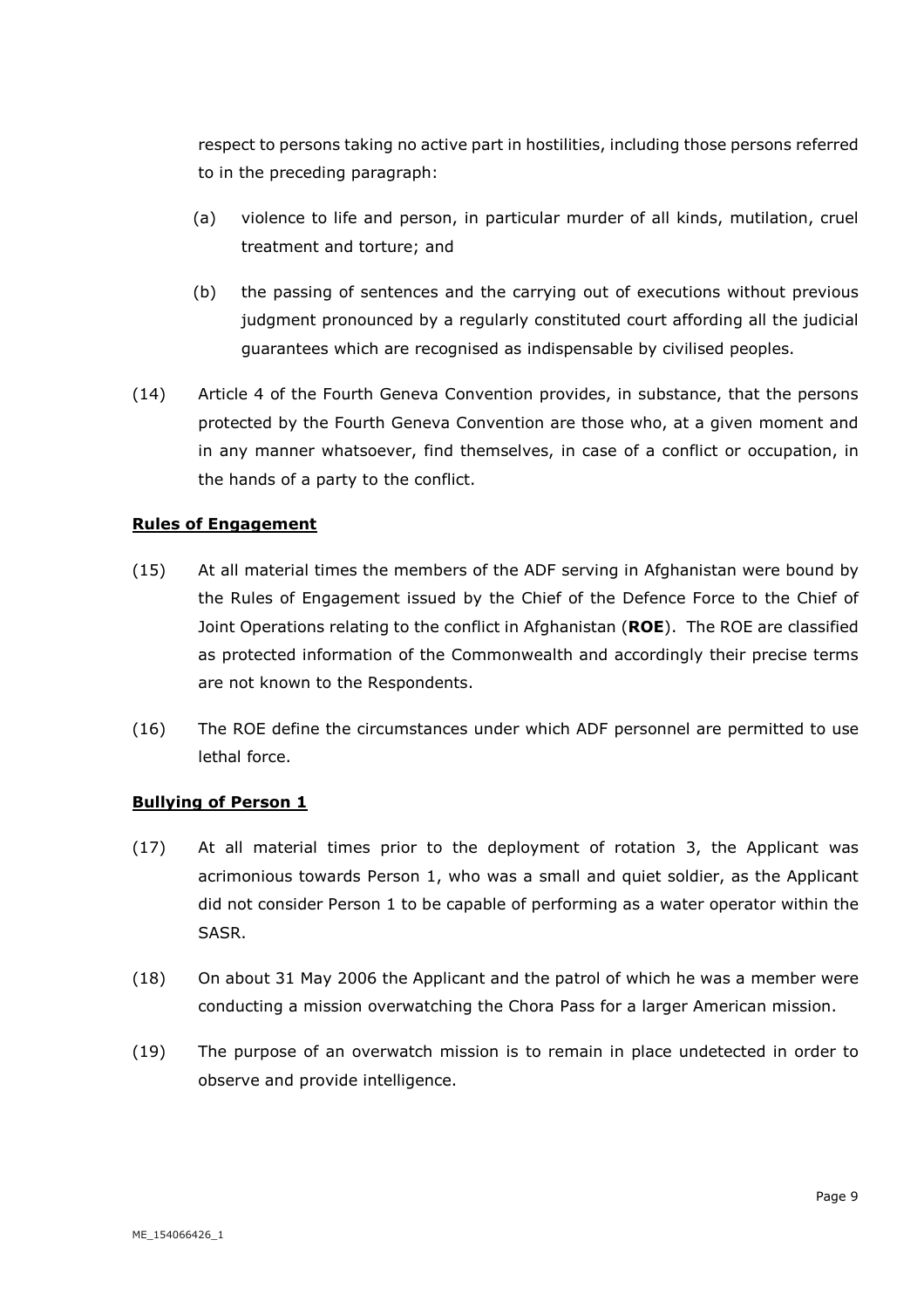- (20) During the mission, on about 2 June 2006, Person 1 and Person 2 were stationed at the observation post (**OP**). The Applicant and the remainder of the patrol were in the laying up position (that is an area behind the OP where the patrol members eat, perform administration etc).
- (21) Whilst Person 1 and Person 2 were stationed at the OP they noticed an unarmed teenage boy of about 13 or 14 walking along a goat track about 70 metres below the OP. Person 2 whispered into his radio, in substance "all call signs, single individual, moving from right to left in front of the OP". The boy then picked up a sack and moved back in front of the observation post. Person 2 sent another whispered message on the radio, in substance "all call signs, same male, now moving from left to right in front of the OP". Person 1 and Person 2 considered that the boy had not seen them and that the observation post had not been compromised.
- (22) At or about this time the Applicant and the late Matt Locke ran towards the OP and said to Person 1 and Person 2 in substance "why the f\*\*\* didn't you shoot him? Which way did he go?" The Applicant and Matt Locke then ran after the boy and shot him.
- (23) The shots caught the attention of Taliban fighters and shortly after Taliban fighters started patrolling out of the valley below to get up the hill. A fierce gun battle between the Applicant's patrol and a number of Taliban fighters followed.
- (24) During the battle Person 1 engaged an enemy insurgent. The first two times Person 1 attempted to fire his gun the belt had not been seated in the feed plate properly and it did not fire. After re-cocking the gun it fired on the third attempt.
- (25) The fact that the OP was compromised as a result of the Applicant's involvement in chasing and shooting the teenage boy reflected poorly on the Applicant.
- (26) The Applicant has subsequently falsely alleged, in substance, that the reason he was required to engage so fiercely was because Person 1 was unprepared for battle. In particular, the Applicant has alleged, in substance, that Person 1 had not oiled his gun.
- (27) Shortly after the Chora Pass battle the Applicant said to members of his patrol, in substance "[Person 1] better be careful because there may be a mistake out there [on a mission in the battlefield] and he gets a bullet in the back of his head".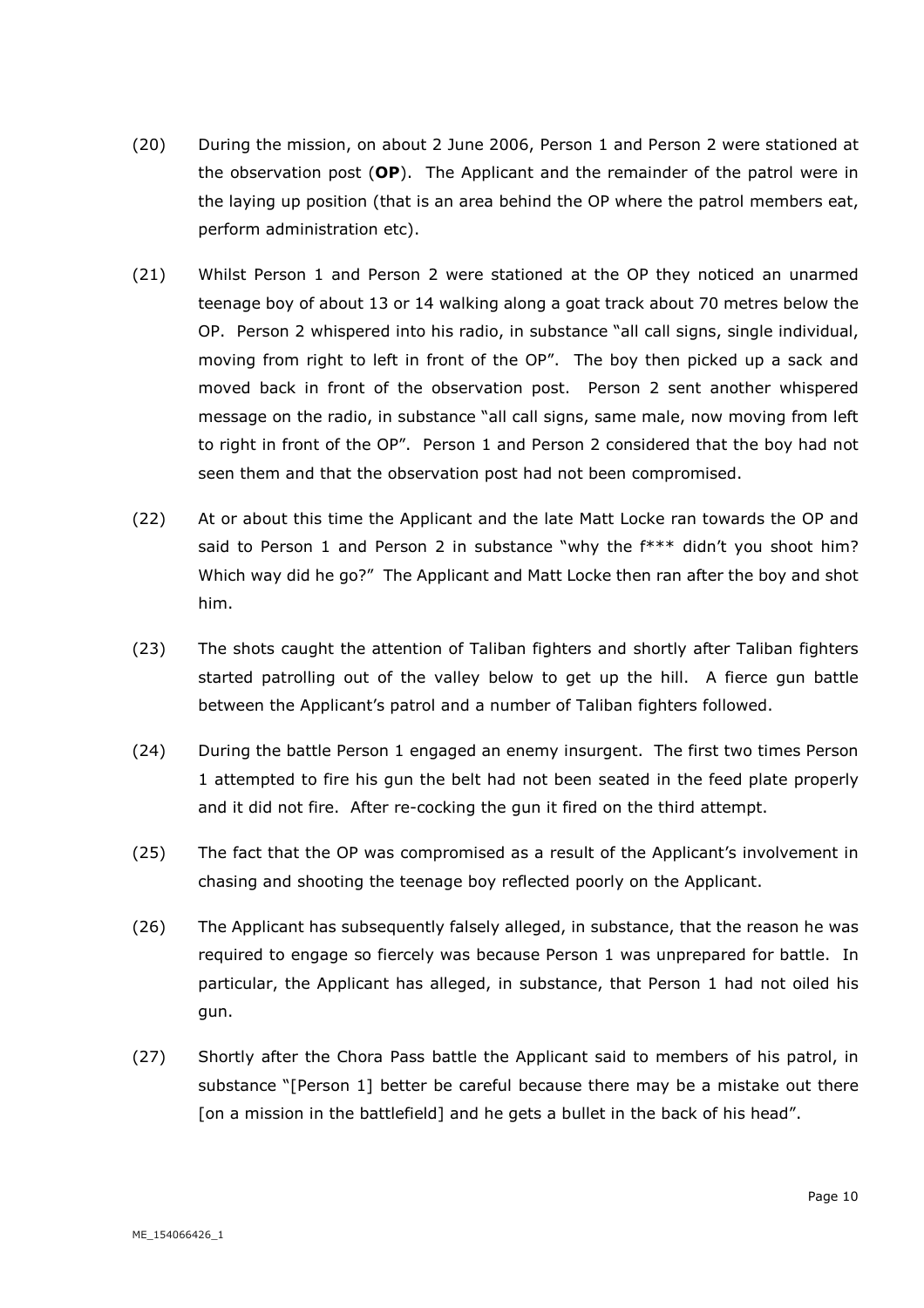- (28) From at least the time of the Chora Pass battle the Applicant has treated Person 1 with a high degree of contempt including by ostracising him, being openly rude and dismissive towards him and saying negative things about him to others including, in substance:
	- (a) "He's a coward".
	- (b) "He's not up to the standards of being an SAS soldier"
	- (c) "He's undeserving of his position as a water operator".
- (29) Further to the particulars in the preceding paragraph, from at least the time of the Chora Pass battle the Applicant consistently made insulting and threatening remarks to Person 1, including in substance:
	- (a) "We're going to f\*\*\* you off out of the unit".
	- (b) "You're not going to be a water operator anymore".
	- (c) "You better watch your back".
- (30) Further to the particulars in the preceding two paragraphs, from at least the time of the Chora Pass battle the Applicant, on more than one occasion, approached Person 1 in an aggressive manner and made a gun gesture toward Person 1 by putting two fingers into the side of Person 1's head.
- (31) In or about late 2006 or early 2007 the Applicant approached Person 1 at a pub in Cottesloe, WA, grabbed him and held him by the throat up against a wall and said in substance that he wanted him out of his patrol.
- (32) Shortly after the incident in the preceding paragraph Person 1 was transferred to another patrol.
- (33) During rotation 12 in 2010, Person 1 was standing outside the ready room (an area where soldiers keep their armour, gear and weapons on base) when the Applicant exited the ready room and aggressively pushed Person 1 in the chest with his gear and said to Person 1 in substance "'get out of my way you  $c***$  or I'll  $f***$ ing kill ya".
- (34) The Applicant's conduct in respect of Person 1 constituted bullying.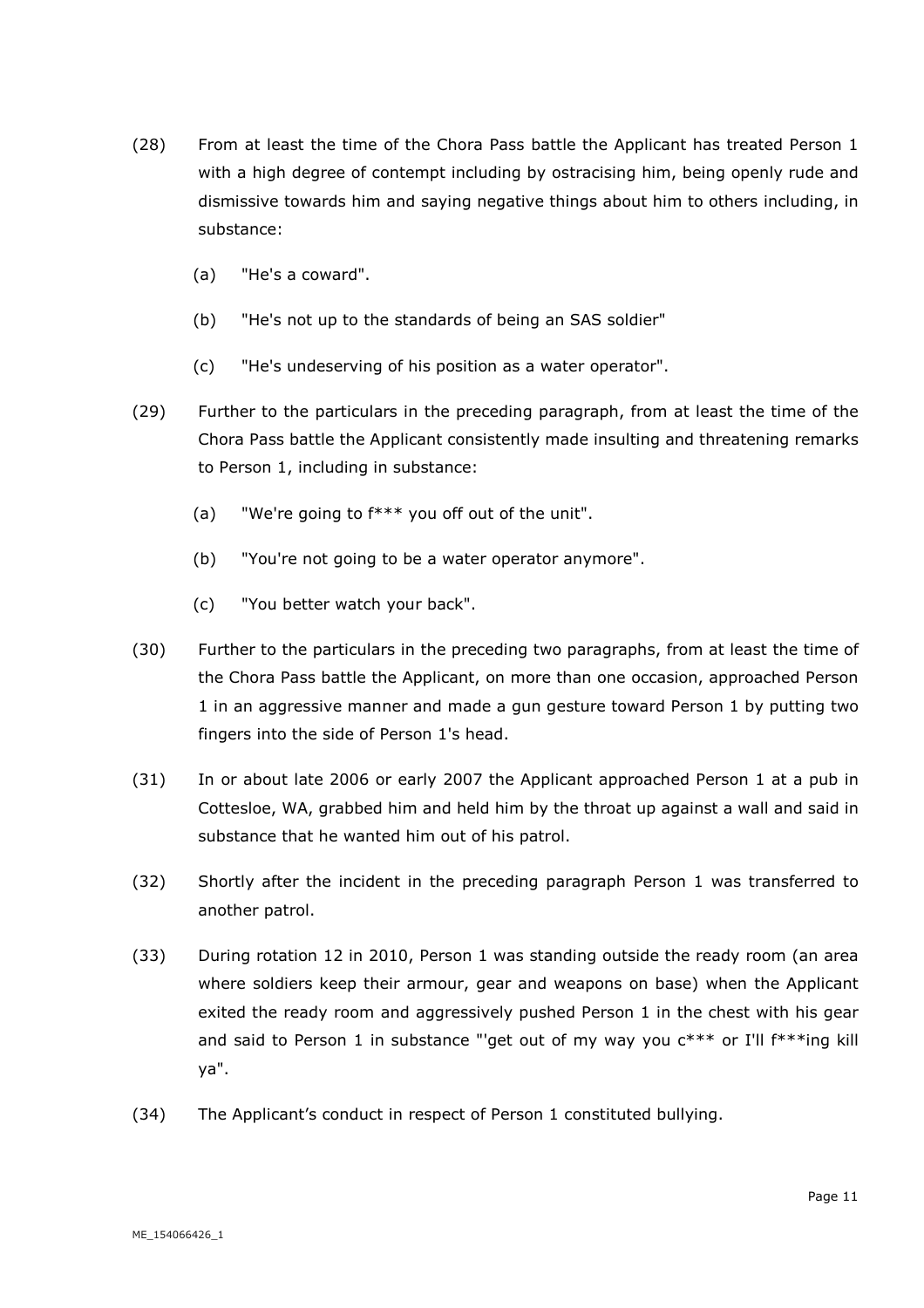- (35) The Applicant's bullying of Person 1 continued up until about 2013. In about 2013 Person 1 filed a complaint with ADF authorities in relation to the Applicant's conduct towards him, which resulted in a mediation being arranged between and attended by Person 1 and the Applicant.
- (36) It may be inferred that the Applicant's conduct in respect of Person 1 was, in part, to detract attention from the Applicant's own responsibility for directing the Taliban's attention towards the observation post by shooting the teenager.

## **Rotation 9**

(37) During rotation 9 the Applicant held the position within his patrol of Second in Command.

#### **Assault of Person 3**

- (38) Prior to the deployment of rotation 9 the Applicant came to believe that Person 3 said something offensive about the Applicant's wife.
- (39) In or about April 2009 the Applicant encountered Person 3 in the hallway of the base in Tarin Kowt, Afghanistan. The Applicant said to Person 3 in substance "What did you say about my missus?" Person 3 replied, in substance "What are you talking about?" and attempted to walk away. The Applicant then punched Person 3 in the back of the head.

#### **Incident on Easter Sunday 2009**

- (40) On or about 12 April 2009 the Applicant and the troop of which he was a member conducted a mission providing commentary and sniper support to the infantry who were trying to get across a river.
- (41) In or about the late afternoon the Applicant and the troop of which he was a member were instructed to assault a compound code-named Whiskey 108. The Applicant's patrol was one of the patrols responsible for conducting the assault.

#### *"Blooding the rookie"*

(42) Rotation 9 was Person 4's first deployment. Person 4 was a member of the Applicant's patrol.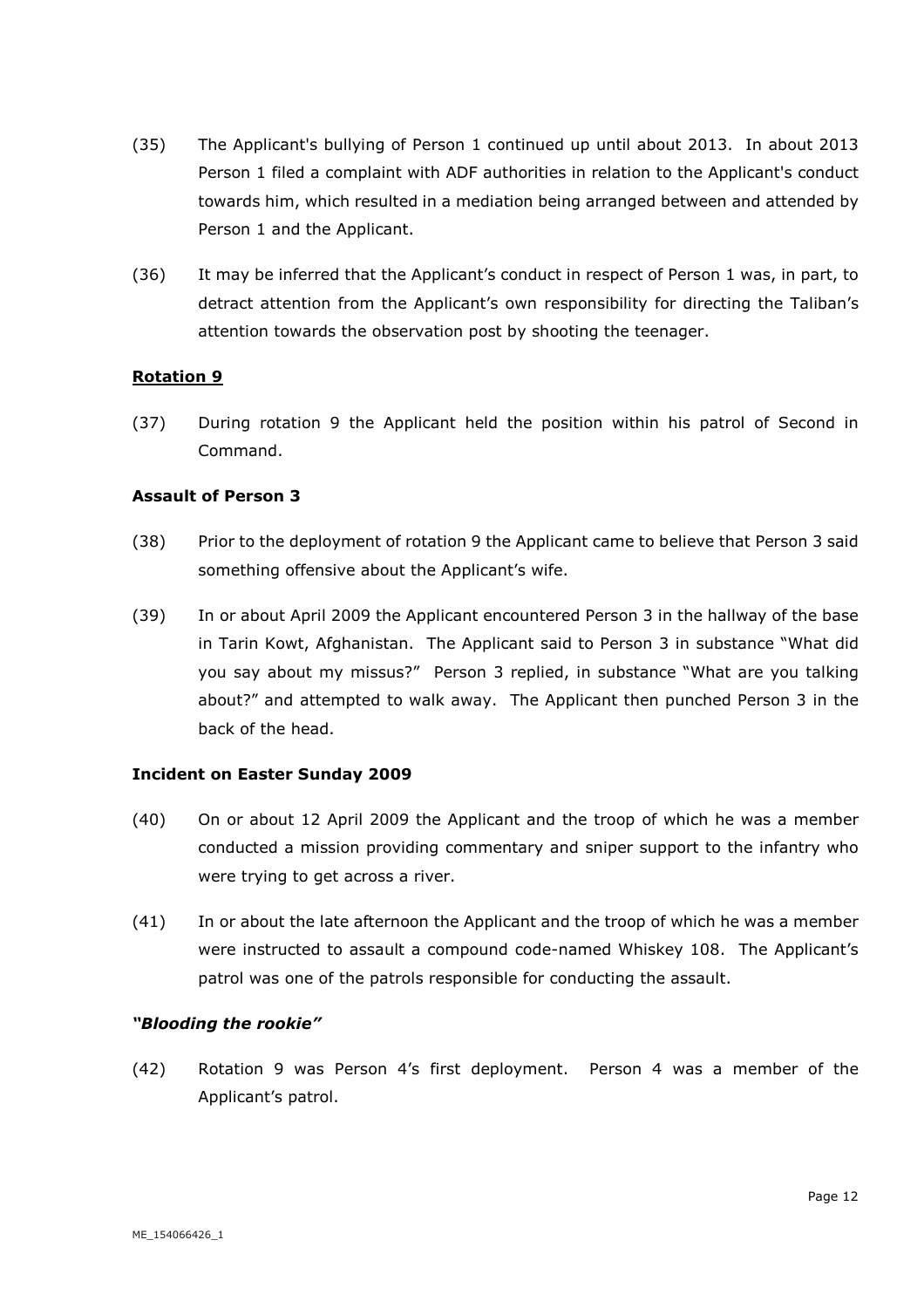- (43) At various times throughout rotation 9 the Applicant and his patrol commander, Person 5, made statements, in substance that they needed to "blood the rookie" (referring to Person 4).
- (44) "Blooding" refers to initiating a person in the practice of killing, or giving them the taste for killing.
- (45) During the mission in relation to Whiskey 108 an Afghan male (**Afghan Male 1**) was detained.
- (46) In the presence of the Applicant Person 5 ordered Person 4 to execute Afghan Male 1. Pursuant to that order Person 4 placed Afghan Male 1 on his knees and shot him in the back of the head. Person 4 was ordered to execute Afghan Male 1 so that he could be "blooded". The Applicant did not say or do anything to encourage Person 5 to withdraw the order or to stop Person 4 following the order. In these circumstances, and in the circumstances set out in particular 43 above, it may be inferred that the Applicant was complicit in and approved of the order.
- (47) In the circumstances, by his conduct with respect to Afghan Male 1, the Applicant breached:
	- (a) Articles 3 and 13 of the Third Geneva Convention; or
	- (b) Alternatively, Article 3 of the Fourth Geneva Convention.
- (48) In the circumstances, by his conduct with respect to Afghan Male 1, the Applicant was complicit in and responsible for murder.

## *Murder of Afghan Male 2*

- (49) After the assault was complete and the patrols were conducting SSE (sensitive site exploitation, being a process post-assault where a detailed and thorough search of the site is performed in order to gather intelligence) the Applicant carried an Afghan male with a prosthetic leg (**Afghan Male 2**) outside the compound and threw him on the ground. The Applicant then shot Afghan Male 2 approximately 10-15 times with a F89 LSW. A F89 LSW is a light machine gun.
- (50) Afghan Male 2 was a "PUC" (person under control) who posed no imminent threat, particularly given that Afghan Male 2 was physically impaired and the Applicant was able to carry him outside of the compound and throw him to the ground.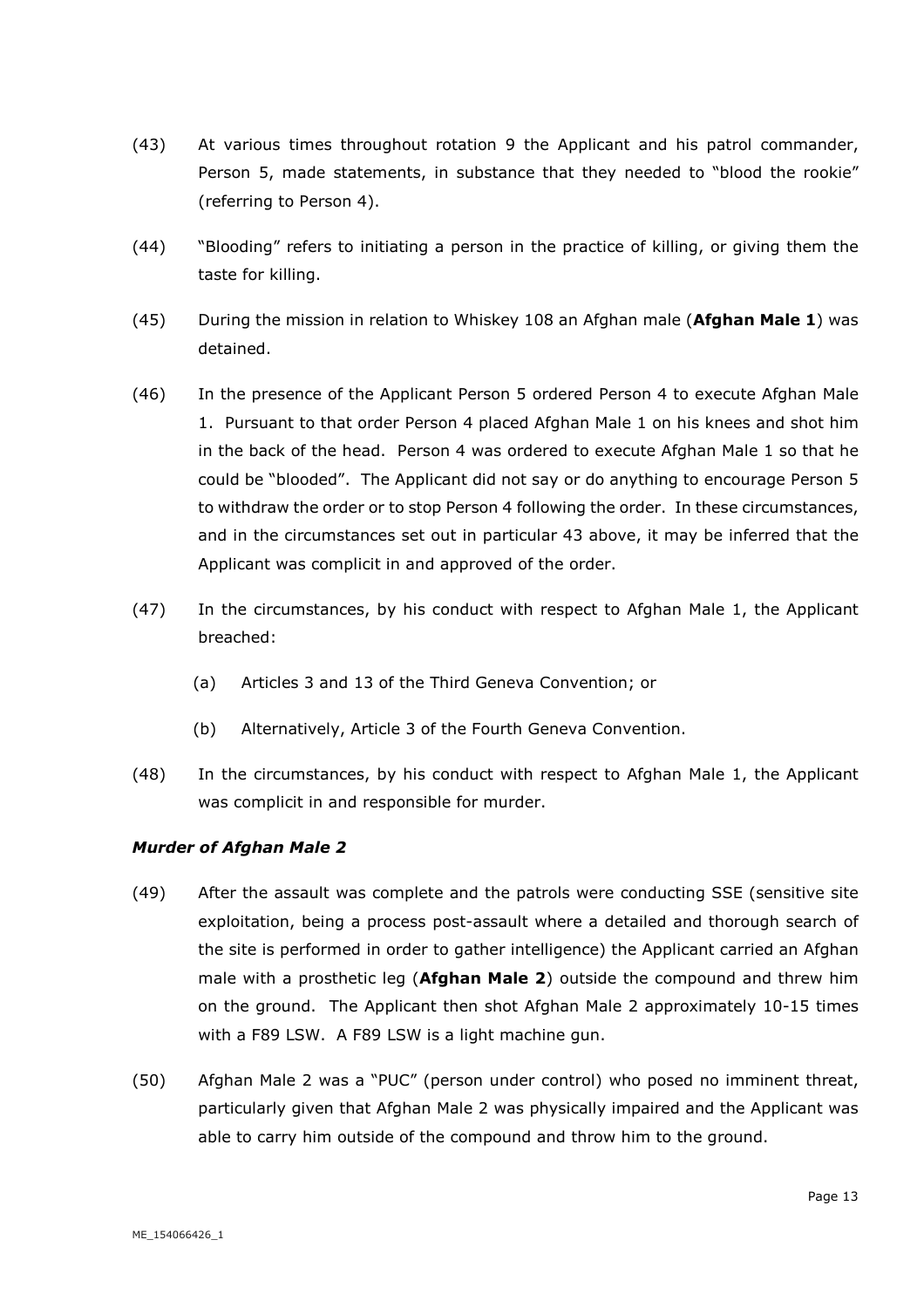- (51) In the circumstances, by his conduct with respect to Afghan Male 2, the Applicant breached:
	- (a) Articles 3 and 13 of the Third Geneva Convention; or
	- (b) Alternatively, Article 3 of the Fourth Geneva Convention.
- (52) In the circumstances, the Applicant's conduct with respect to Afghan Male 2 constituted murder.

#### *Prosthetic leg*

- (53) After Afghan Male 2 had been killed by the Applicant, Person 6 retrieved the prosthetic leg and brought it back to base. To the Applicant's knowledge the prosthetic leg was subsequently:
	- (a) brought back to the SASR base in Australia;
	- (b) mounted and framed;
	- (c) used as a prop in photographs; and
	- (d) used as a beer drinking vessel by members of the troop, including the Applicant.
- (54) By drinking from the prosthetic leg the Applicant, as a senior member of the troop, encouraged and contributed to a culture within the troop in which it was acceptable to drink from the prosthetic leg.
- (55) The Applicant's conduct in drinking from the prosthetic leg and in encouraging and contributing to the culture referred to in the preceding paragraph was callous and inhumane.

#### **Assault of an unarmed Afghan male during rotation 12**

- (56) During rotation 12 the Applicant held the position within his patrol of Second in Command.
- (57) In or about March 2010 the Applicant and the troop of which he was a member conducted a mission in an area named Deh Rafshan targeting a medium value Taliban leader.
- (58) The target fled from the compound as the helicopters were landing.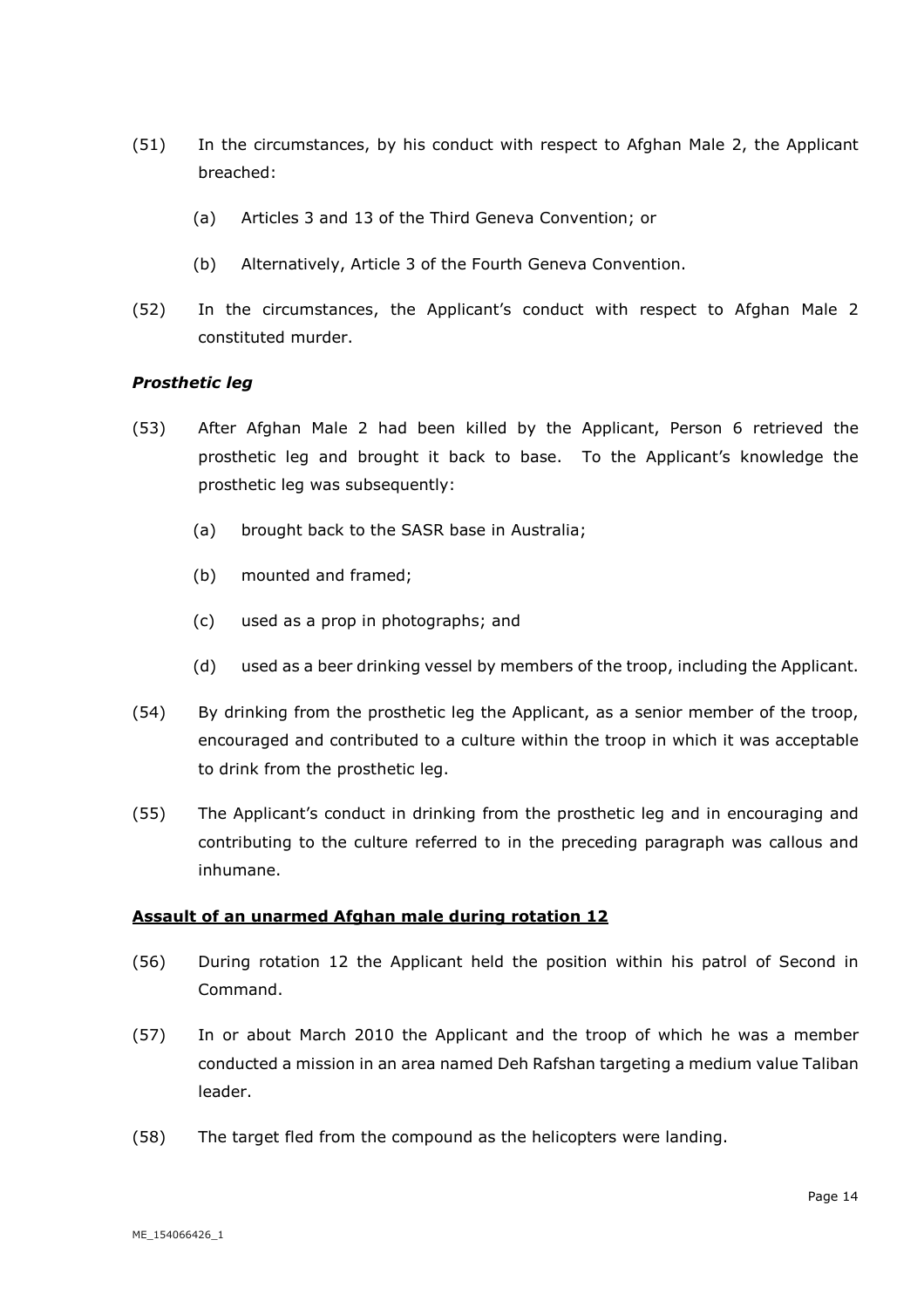- (59) As they were clearing the target compound Person 7 and Person 8 came across an Afghan male (who was not the target) (**Afghan Male 3**). Afghan Male 3 was sitting cross-legged in a carpeted room in the compound and was not armed. It was the intention of Person 7 and Person 8 to "PUC" (meaning arrest; "PUC" meaning "person under control") Afghan Male 3 for questioning. After Person 7 and Person 8 directed Afghan Male 3 to stand up and put his hands behind his back, Afghan Male 3 moved himself into the foetal position and made a whimpering sound. Afghan Male 3 was not exhibiting any threatening conduct but rather was exhibiting signs of fear.
- (60) Person 7 and Person 8 attempted to place Afghan Male 3's hands behind his back so that they could be handcuffed (with plastic cables), however, exhibiting signs of fear, Afghan Male 3's body was stiff and he remained in the foetal position. Person 7 and Person 8 let go of Afghan Male 3 in the hope that he would relax his body and then after a period of time repeated the attempt.
- (61) As Person 7 and Person 8 were attempting to arrest Afghan Male 3 in the manner described in the preceding paragraph the Applicant entered the room wearing Kevlar gloves. The Applicant walked up to where Person 7 and Person 8 were attempting to arrest Afghan Male 3, got down on one knee and drove several punches hard into Afghan Male 3's face around his cheek bone and eye. A lump/swelling appeared in the area around Afghan Male 3's cheek bone and eye socket almost instantly. The Applicant then drove his knee into Afghan Male 3's abdominal area two to four times. As the Applicant did this Afghan Male 3 made a sound as though the wind had been knocked out of him. Person 7 said to the Applicant words in substance "Whoa, whoa, whoa what are you doing? Get out of here we are looking after this!" The Applicant then left the room.
- (62) In the circumstances, by his conduct with respect to Afghan Male 3, the Applicant breached:
	- (a) Articles 3 and 13 of the Third Geneva Convention; or
	- (b) Alternatively, Article 3 of the Fourth Geneva Convention.
- (63) In the circumstances, the Applicant's conduct with respect to Afghan Male 3 constituted an unlawful assault.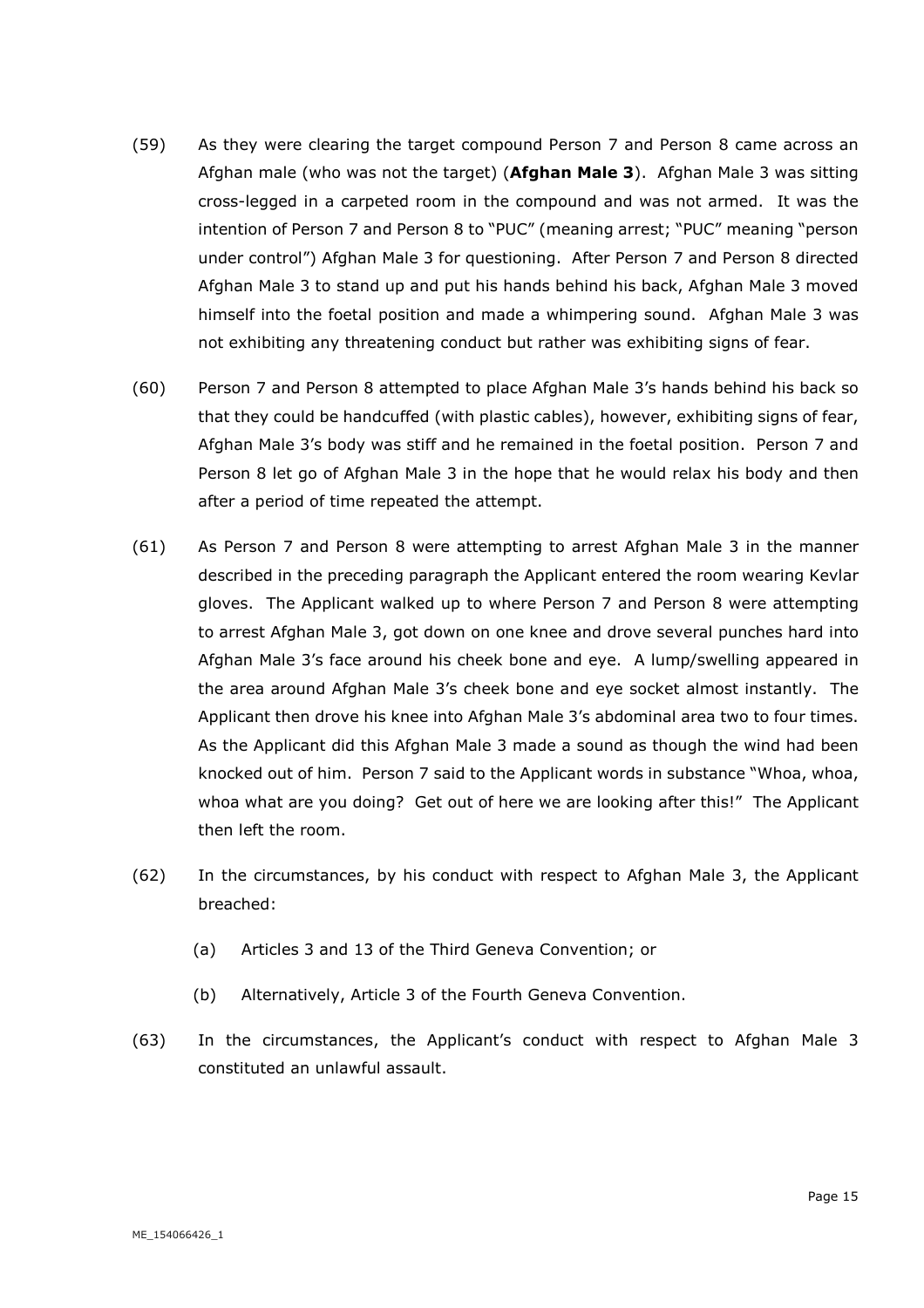## **Rotation 18**

(64) During rotation 18 the Applicant held the position within his patrol (Gothic 2) of Patrol Commander.

#### **Mock execution in pre-deployment training for rotation 18**

- (65) In or about May 2012 the Applicant and the troop of which he was a member engaged in a training exercise at the Lancelin Defence Training Area, Perth. At about the conclusion of that training exercise the exercise involved a scenario that a compound had been cleared and a detainee had been taken. The detainee, being played by Person 9, was squatted in a corner of the compound with handcuffs on. The Applicant then walked to the other end of the room, grabbed Person 10, who was preparing for his first deployment, and brought him back to where the detainee was squatting. The Applicant said to Person 10, in substance, "kill him". Person 10 looked taken aback, however he complied with the order and jokingly simulated killing the detainee by gesturing and saying "bang" to indicate he had shot the detainee. The Applicant then grabbed Person 10 by the shoulder and said in substance "You good with that? Because that's how it's gonna be when we get over there."
- (66) In the circumstances, in the event that this scenario was real, the Applicant's conduct would constitute a breach of Articles 3 and 13 of the Third Geneva Convention, or alternatively Article 3 of the Fourth Geneva Convention.

#### **Kill board**

(67) Throughout rotation 18 the Applicant maintained a "kill board" on the back of the door to his patrol room (which he shared with the other members of his patrol). The kill board comprised of tally marks made on the back of the door corresponding to the number of people members of the patrol had killed on rotation 18.

## **Statement to Person 7**

- (68) On or about 2 July 2012 Sergeant Blaine Flower Diddams was killed during an engagement with insurgents on operations in Afghanistan.
- (69) On or about 5 or 6 July 2012 the Applicant and Person 7 were in the ready room and the Applicant said to Person 7 in substance "I'm going to talk the talk, make sure I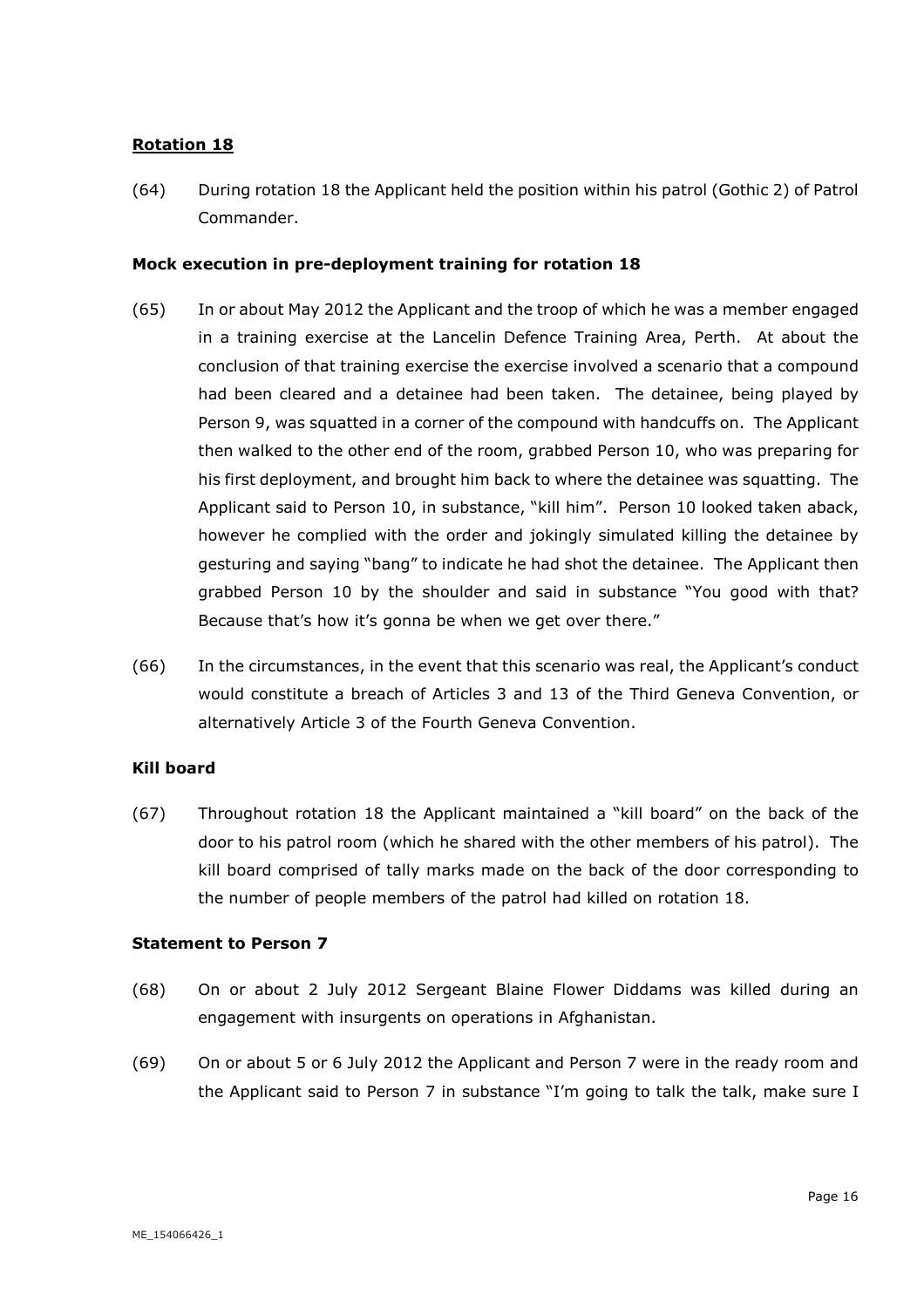walk the walk. Before this trip is over I'm going to choke a bloke to death and watch the life drain out of his eyes."

## **Bullying of Person 10**

- (70) Rotation 12 was Person 10's first deployment. At the commencement of the rotation Person 10 was a member of the Applicant's patrol.
- (71) On about 15 July 2012 the Applicant and the troop of which he was a member conducted a mission in the Chora Valley. The mission was planned by the Applicant.
- (72) The mission involved the Applicant's patrol (Gothic 2) and another patrol (Gothic 3)… [set out in the Confidential Annexure to the Defence].
- (73) On the way to the ambush positions on or about 14 July 2012 Person 10's radio failed such that Person 10 had no communications for the remainder of the mission. When the Applicant's patrol moved into their positions at the ambush position the Applicant positioned Person 10 in a position pointed towards an aqueduct. Prior to the mission the troop had been informed of intelligence to the effect that the Taliban use the aqueduct system to move around.
- (74) Gothic 3 were located near the aqueduct in the direction (from Gothic 2) in which the Applicant had pointed Person 10.
- (75) At about 6:05am on about the morning of 15 July 2012, a member of Gothic 3 (positioned near the aqueduct) engaged an armed fighting aged male, that is, fired his weapon. The shot from Gothic 3 impacted near a member of Gothic 2. Person 10 believed the shots came from an enemy insurgent using the aqueduct and shot two short bursts of two to three shots each from his weapon in accordance with standard training. The Applicant yelled out "check fire" and Person 10 stopped firing.
- (76) As the shots fired by the member of Gothic 3 and Person 10 were fired in the direction of another patrol the incidents were "blue on blue incidents" (that is, an attack by one's own side that has the potential to harm one's own forces). Nobody was injured or harmed as a result of the blue on blue incidents.
- (77) Shortly after Person 10 stopped firing a woman and child walked into the vicinity of the ambush positions at a distance of about 200-300 metres.
- (78) The mission was deemed a failed mission.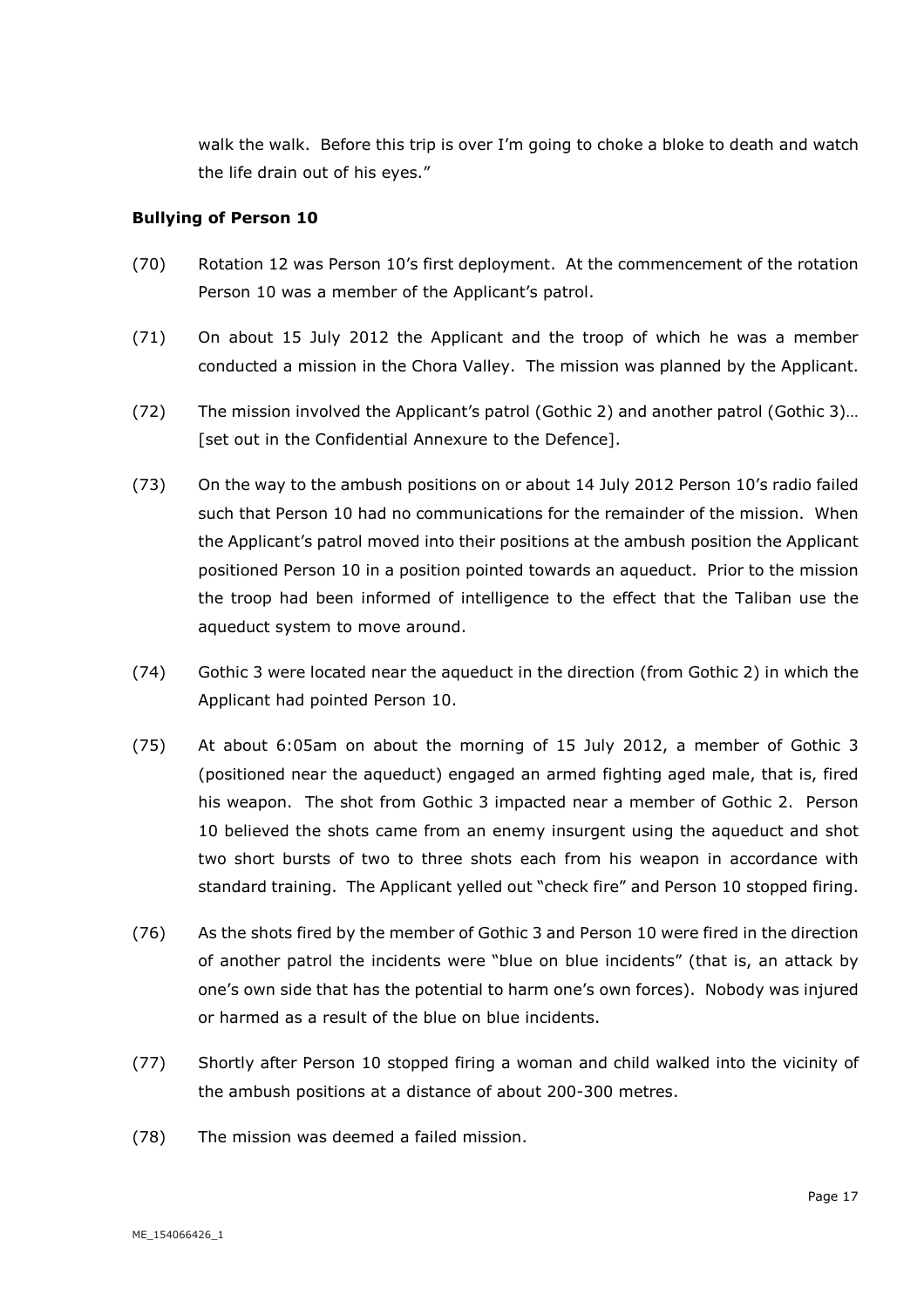- (79) As the patrol commander responsible for planning the mission, the fact that the mission failed and that it involved a blue on blue incident reflected poorly on the Applicant.
- (80) After the troop returned to base, the Applicant called his patrol into the patrol room. The Applicant came into the patrol room and shut the door behind him. Person 10 was sitting on a chair. The Applicant directed Person 10 to stand up, which he did. After Person 10 stood up the Applicant punched Person 10 hard in the face, belittled him and verbally abused him in front of the patrol. After assaulting Person 10, the Applicant said to him in substance "not a word of this [referring to the assault that had just occurred in the room] is to leave this room".
- (81) In debriefing meetings and in an investigation into the blue on blue incident the Applicant falsely alleged, in substance, that Person 10 was overwhelmed in the situation and fired shots in an uncontrolled manner whilst ignoring commands from the Applicant.
- (82) As a result of the Applicant's claims in relation to Person 10, Person 10 was placed on administrative duties and was restricted from going outside the wire (that is, outside of the base on operational missions).
- (83) On or about 14 February 2013 the Applicant threatened Person 10, in substance, that if he reported the assault or did not support the Applicant's version of the blue on blue incidents the Applicant would (falsely) report Person 10 to the Hague for war crimes for firing at women and children.
- (84) The Applicant's conduct in respect of Person 10 constituted bullying.
- (85) It may be inferred that the Applicant's conduct in respect of Person 10 was to detract attention from the Applicant's own responsibility for planning a tactically flawed mission which contributed toward the blue on blue incident.

#### **Assault of an unarmed Afghan male civilian**

(86) On about 29 August 2012 a member of the Afghan Army, Sergeant Hekmatullah (**Hekmatullah**), opened fire at Patrol Base Wahab killing three Australian soldiers and injuring two others.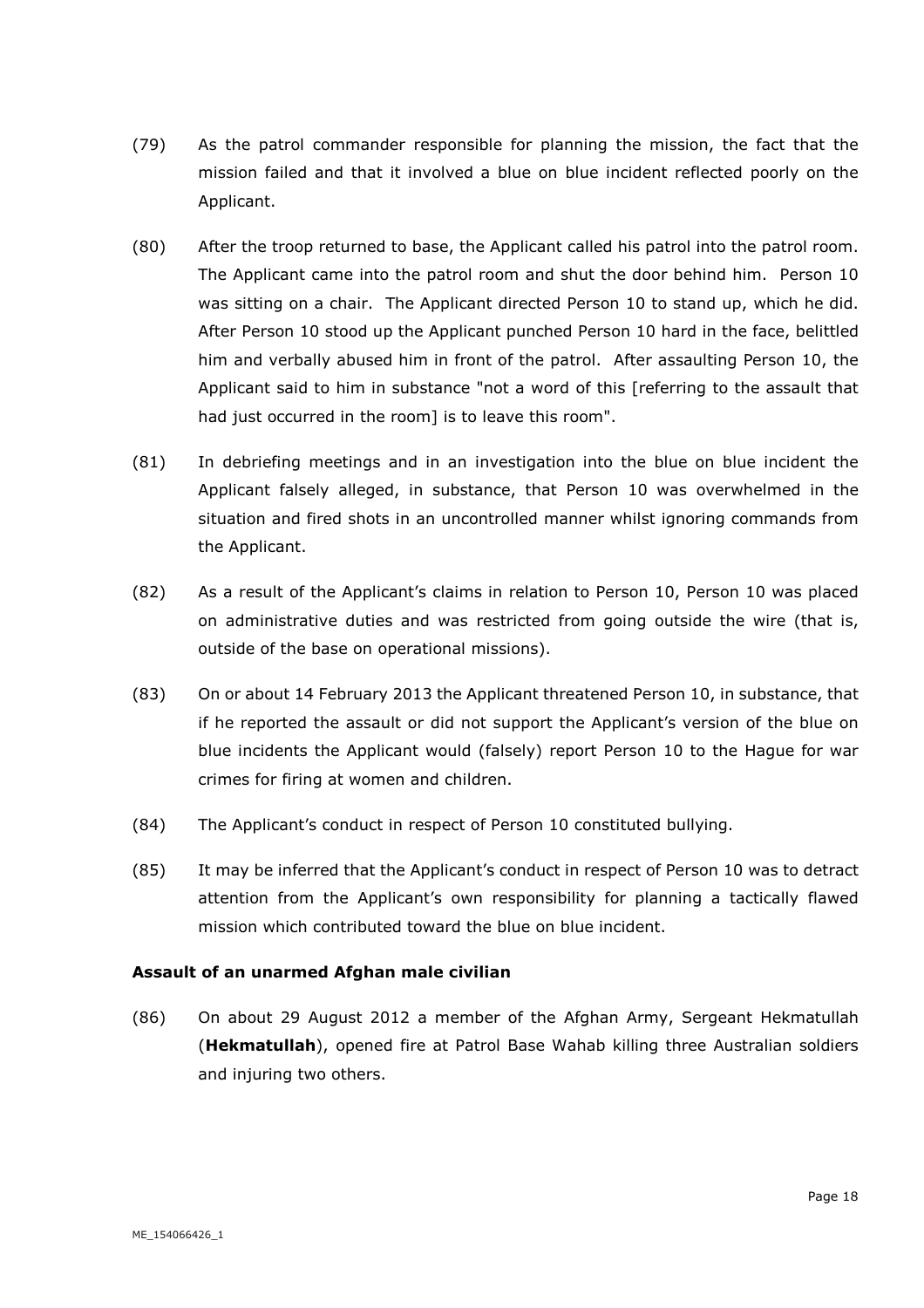- (87) In about the period 29 August 2012 to early September 2012 the Applicant and the troop of which he was a member conducted a mission in a village in the north-west of the Oruzgan province in search of Hekmatullah.
- (88) [Set out in the Confidential Annexure to the Defence].
- (89) [Set out in the Confidential Annexure to the Defence].
- (90) One of the detainees (**Afghan Male 4**) was a civilian who had a young girl with him. The Applicant asked Afghan Male 4 in substance if the girl was his daughter and what her name was. Afghan Male 4 responded in substance that the girl was his daughter but hesitated in giving her name. The Applicant then grabbed Afghan Male 4 by the front of his clothing, picked him up and forcefully pushed his head into the mud wall of the compound one or two times.
- (91) In the circumstances, by his conduct with respect to Afghan Male 4, the Applicant breached:
	- (a) Articles 3, 13 and 17 of the Third Geneva Convention; or
	- (b) Alternatively, Article 3 of the Fourth Geneva Convention.
- (92) In the circumstances, the Applicant's conduct with respect to Afghan Male 4 constituted an unlawful assault.

#### **Darwan mission - 11 September 2012**

- (93) On or about 11 September 2012 intelligence had been received to the effect that Hekmatullah was in, or had been at, a village named Darwan.
- (94) On or about 11 September 2012 the Applicant and the troop of which he was a member conducted a mission in Darwan in search of Hekmatullah (the **Darwan mission**).

#### *Execution of an unarmed Afghan*

(95) Shortly after the commencement of the Darwan mission a member of the overwatch patrol, being a patrol stationed at a higher position to keep a watch over the mission, sent a message over the radio to the effect *"*We've got a squirter, he just ran out of the green and crossed the river and we can't see him anymore, he is on the other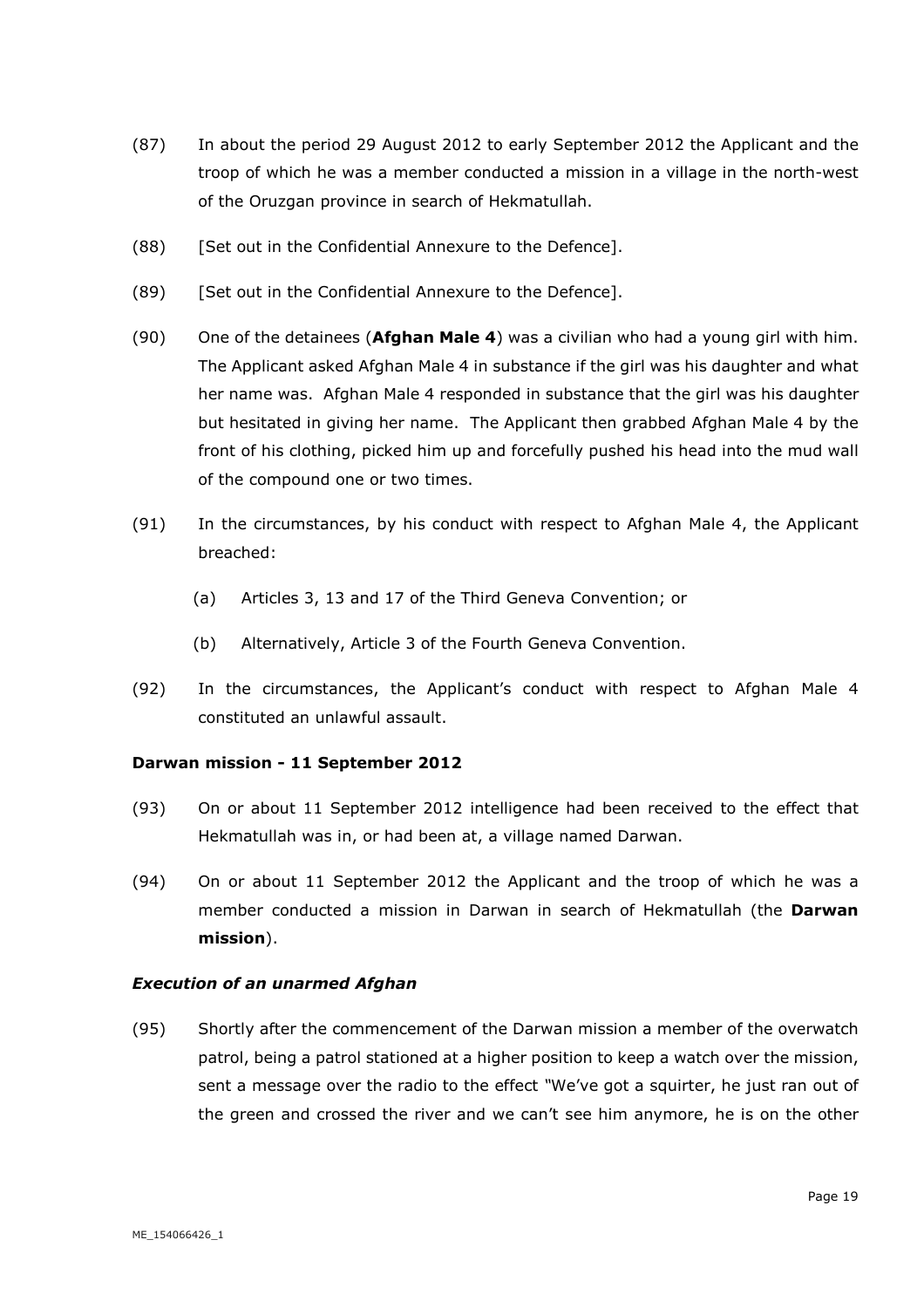side to us." The message did not indicate that the 'squirter' was armed or (explicitly or impliedly by its terms or tone) that he was a threat. A 'squirter' is a person who leaves the scene of the mission when soldiers approach.

- (96) The Applicant responded to that message, in substance "Roger that, I'll look after it".
- (97) At some time after that radio communication the Applicant crossed the Helmand River in search of the 'squirter'. The Applicant located an Afghan male (**Afghan Male 5**) hiding amongst the rocks on the other side of the Helmand River, stood over him and shot him in the head from close range. At the time the Applicant shot Afghan Male 5 he was standing so close to Afghan Male 5 that the Applicant was splattered with his brain matter and some of it entered the Applicant's mouth.
- (98) It may be inferred that the 'squirter' and Afghan Male 5 (who may or may not have been the same person) were unarmed and/or posed no risk in circumstances where:
	- (a) the overwatch patrol had not seen the 'squirter' carrying any weapon;
	- (b) the Applicant was prepared to go after the 'squirter' by himself without the assistance or protection from another member of his patrol;
	- (c) the Applicant was prepared to place himself in a vulnerable position by crossing the river to locate the 'squirter', in circumstances where he would have been at great risk of being shot if the 'squirter' were armed;
	- (d) Afghan Male 5 was hiding amongst the rocks when located by the Applicant;
	- (e) the Applicant was able to get as close as he did to Afghan Male 5.
- (99) Further, it may be inferred that the Applicant would have been able to arrest Afghan Male 5 in circumstances where:
	- (a) Afghan Male 5 was hiding amongst the rocks when located by the Applicant;
	- (b) the Applicant was able to get so close to Afghan Male 5.
- (100) In the circumstances, by his conduct with respect to Afghan Male 5, the Applicant breached:
	- (a) Articles 3 and 13 of the Third Geneva Convention; or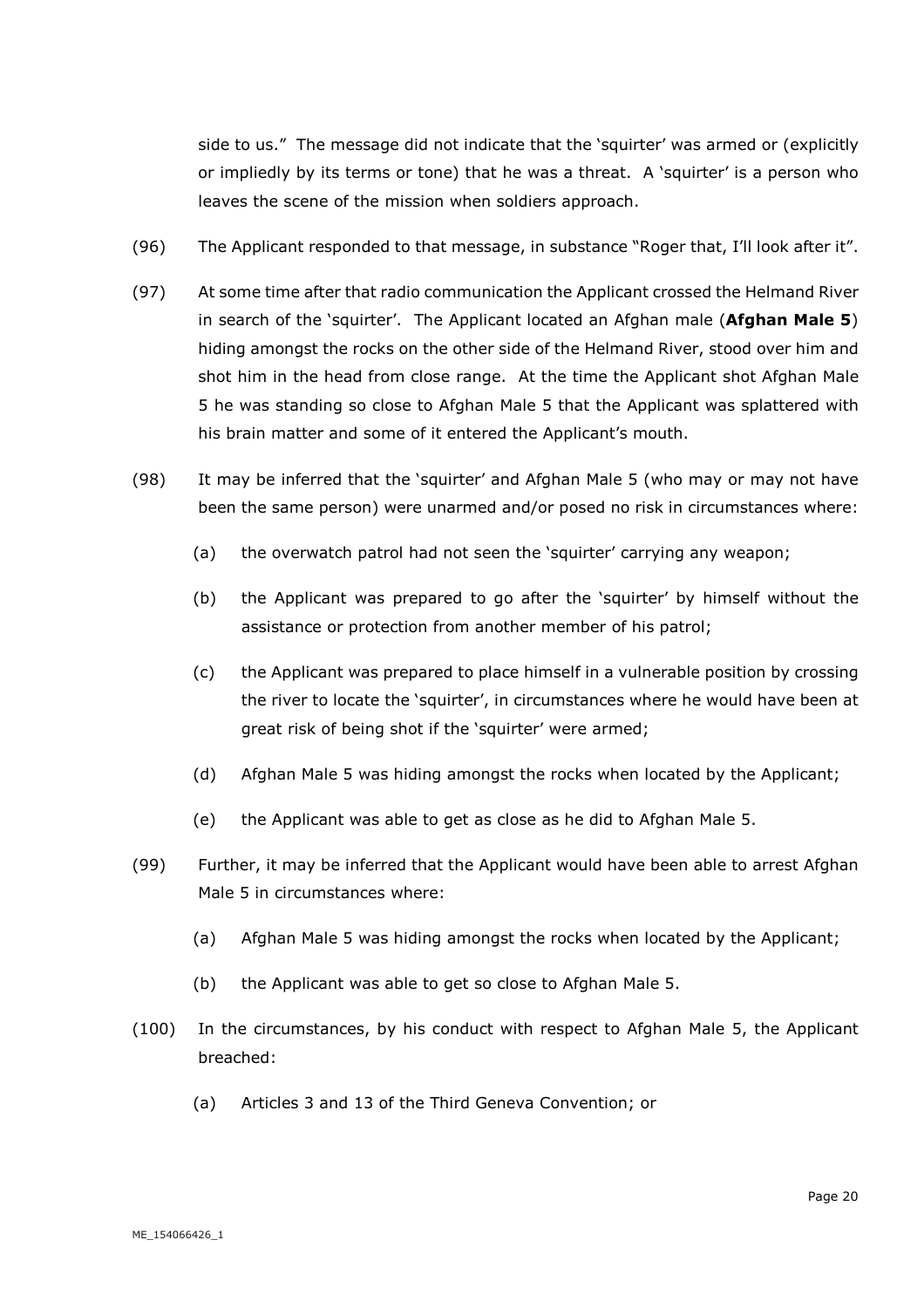- (b) Alternatively, Article 3 of the Fourth Geneva Convention.
- (101) In the circumstances, the Applicant's conduct with respect to Afghan Male 5 constituted murder.

## *Murder of Ali Jan*

- (102) [Set out in the Confidential Annexure to the Defence].
- (103) Once the mission was complete a request for extraction (helicopters) was communicated.
- (104) [Set out in the Confidential Annexure to the Defence].
- (105) [Set out in the Confidential Annexure to the Defence].
- (106) [Set out in the Confidential Annexure to the Defence].
- (107) At or about this time the Applicant retrieved an Afghan male who had been detained in the centralised holding compound (**Ali Jan**). Ali Jan was still handcuffed. The Applicant caused Ali Jan to be placed at the edge of a small cliff and forced him into a kneeling position. The Applicant then took a number of steps back before he moved back towards Ali Jan and kicked him hard in the midriff causing him to fall back over the cliff and land in the dry creek bed below. The impact of the fall to the dry creek below was so significant that it knocked Ali Jan's teeth out of his mouth.
- (108) The Applicant, together with a number of soldiers under his command including Person 4, Person 11, a member of the Afghan Partner Force, Person 12 and an interpreter, Person 13, then walked down into the creek bed to inspect Ali Jan, who was still alive. The Applicant directed a soldier under his command to kill Ali Jan, which he did.
- (109) Person 4 then performed SSE (sensitive site examination), that is, took photos of Ali Jan's body, before he and the Applicant returned to their patrol's helicopter landing zone for extraction.
- (110) The Applicant then sent a signal over the radio, in substance, "11, this is 211, we've just engaged a spotter, that is 1 EKIA" (enemy killed in action).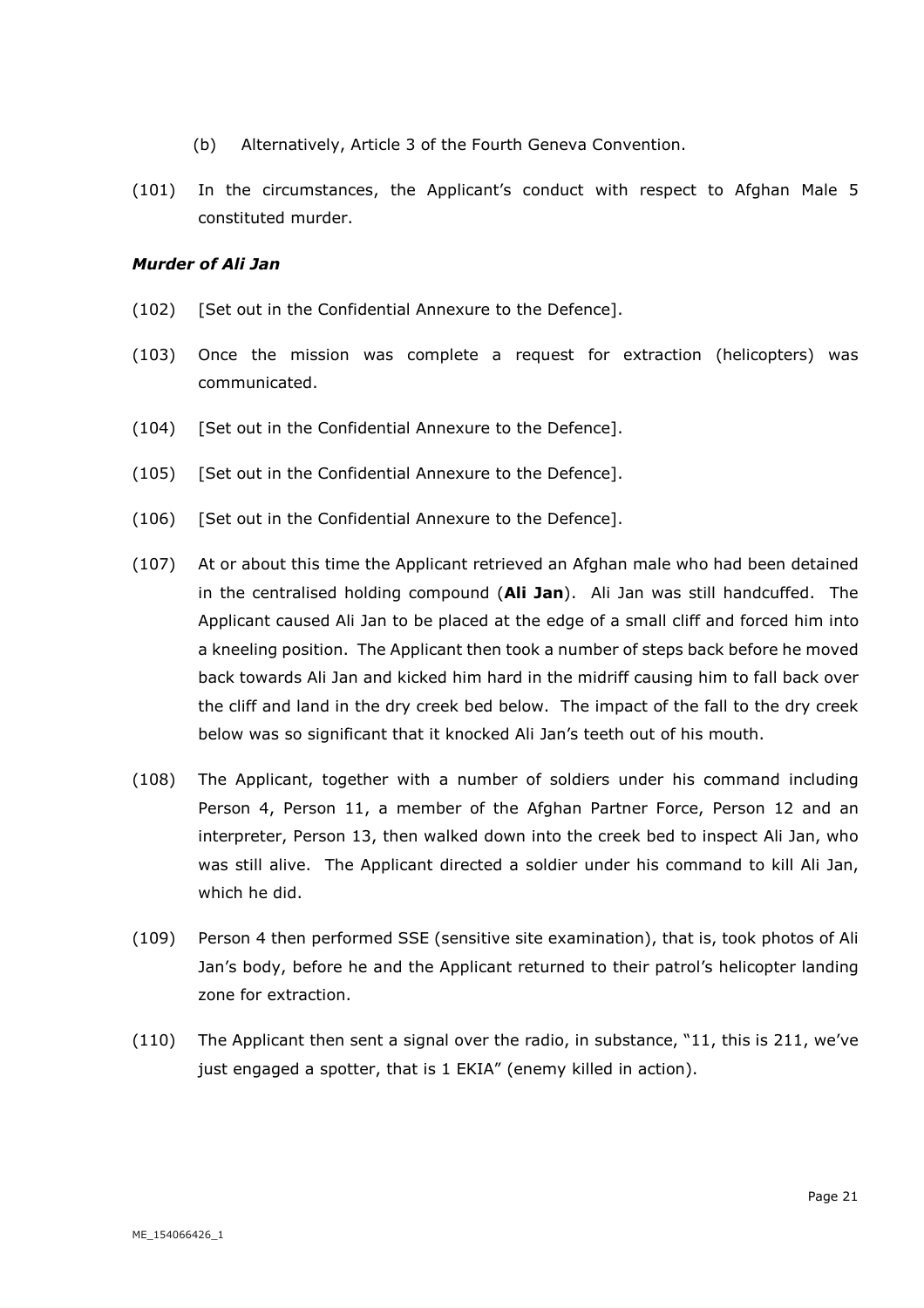- (111) It may be inferred that Ali Jan was not a spotter in circumstances where:
	- (a) he was retrieved from the centralised holding compound by the Applicant;
	- (b) his hands were hand-cuffed when he was retrieved from the holding compound and kicked off the small cliff;
	- (c) he was not seen to be using any mobile telephone or radio (which is a common feature identifying a spotter);
	- (d) no spotter was seen by the Apache helicopter;
	- (e) prior to Ali Jan's death the Applicant did not send any message to the effect that a spotter had been located so that the extraction could be aborted until it was safe;
	- (f) in his radio communication sent after Ali Jan was killed the Applicant did not indicate any concern for who Ali Jan may have passed a message to (which is the threat a spotter poses) or give any indication that there was a threat such that the extraction should be aborted until it was safe;
	- (g) the mission was complete and it was unlikely a spotter would have approached the village or the compounds, which were under the control of Australian SAS soldiers, at that time;
	- (h) it was unlikely a spotter would have come within such a short distance of the village such that he was able to be killed in the manner he was (spotters ordinarily operate from several hundred (500-1000) metres away);
	- (i) it was unlikely a spotter would have come within such a short distance of the village such that the Applicant could get to his body to perform SSE and return to his patrol's helicopter landing zone within three minutes.
- (112) Further, whilst it is permissible to kill a spotter under the ROE, it is not permissible to kill any spotter in an inhumane manner such as kicking them off a cliff.
- (113) Further, whilst it is permissible to kill a spotter under the ROE, it is not permissible to kill the spotter if the spotter is detained, hand-cuffed, unarmed and poses no threat or danger.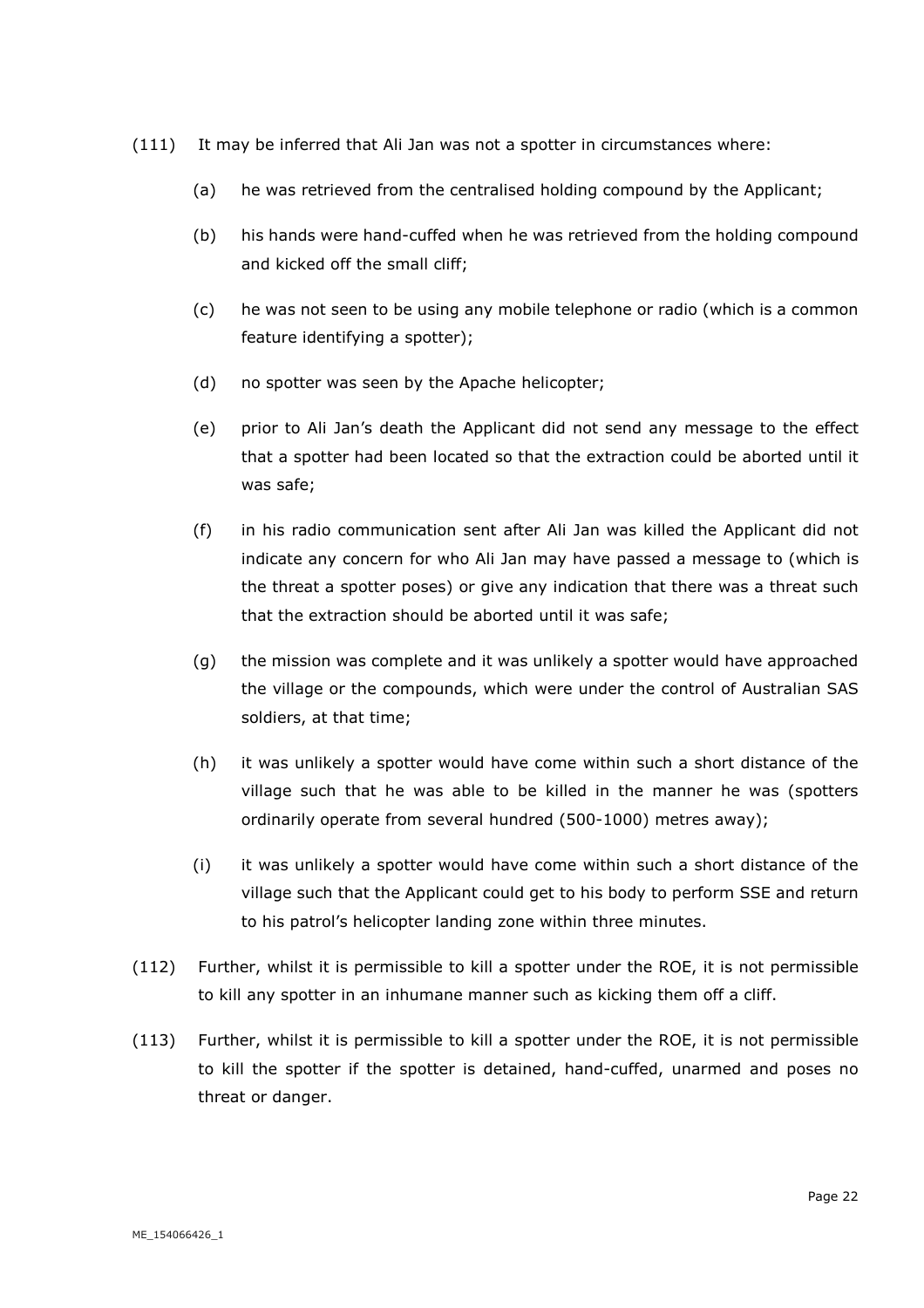- (114) In the circumstances, by his conduct with respect to Ali Jan, the Applicant breached Article 3 of the Fourth Geneva Convention.
- (115) Alternatively, in the event that Ali Jan was a spotter (which is not accepted), the Applicant breached Articles 3 and 13 of the Third Geneva Convention.
- (116) In the circumstances, the Applicant's conduct with respect to Ali Jan constituted murder.
- (117) Alternatively, by his conduct with respect to Ali Jan the Applicant was complicit in and responsible for murder.

#### **Execution of an unarmed Afghan in October 2012**

- (118) On or about 12 October 2012 the Applicant and the troop of which he was a member conducted a mission in Khaz Oruzgan.
- (119) Towards the end of the mission the Applicant, together with his patrol, the interpreter Person 13 and a number of members of the Afghan Partner Force including Person 12 were questioning an Afghan male in a compound (**Afghan Male 6**) as they were waiting for the helicopters to extract them from the mission. Afghan Male 6 was not exhibiting any signs of being a threat or violent. Whilst the Applicant was questioning Afghan Male 6, Person 14, a member of the Applicant's patrol noticed an area in the wall of the compound which looked like a wall cache (being a false wall with a cavity behind it where items can be hidden). Person 14 kicked the wall cache and a number of weapons including rocket propelled grenades and warheads fell out. The Applicant saw the weapons fall out. He then said to Person 13, in substance "tell him [referring to Person 12] to shoot him or get his men to or I'll do it". Following instructions from Person 12, a member of the Afghan Partner Force then shot Afghan Male 6 four to six times.
- (120) It may be inferred that the Applicant was able to detain Afghan Male 6 in circumstances where:
	- (a) Afghan Male 6 was not exhibiting any signs of being an imminent threat or violent;
	- (b) Afghan Male 6 was seriously outnumbered; and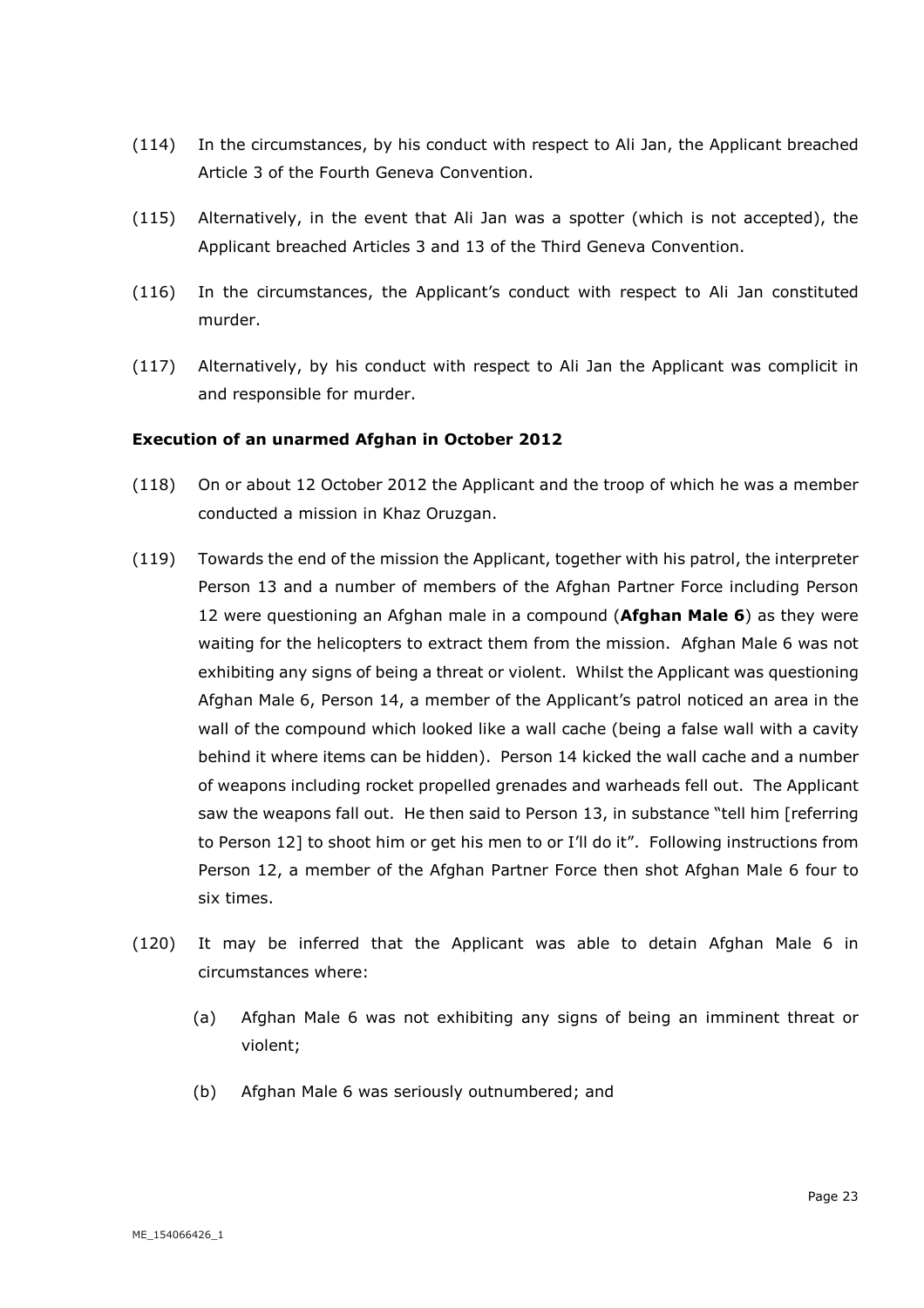- (c) the Applicant had enough time to issue the direction referred to in the preceding paragraph.
- (121) In the circumstances, by his conduct with respect to Afghan Male 6, the Applicant breached:
	- (a) Articles 3 and 13 of the Third Geneva Convention; or
	- (b) Alternatively, Article 3 of the Fourth Geneva Convention.
- (122) In the circumstances, by his conduct with respect to Afghan Male 6 the Applicant was complicit in and responsible for murder.

## **Execution of an unarmed Afghan Adolescent on about 21 October 2012**

- (123) In or about October 2012 the Applicant said to the members of his patrol, in substance "Hey fellas, we're on 18, we need two more to get to 20". In saying this the Applicant was referring to the kill board.
- (124) In or about October 2012 the Commanding Officer of the troop, Person 15 expressed concern to the troops that the number of persons killed in action during rotation 18 was too high.
- (125) On or about 21 October 2012, during the last mission conducted by the Applicant and the troop of which he was a member, a Toyota Hilux was intercepted by a number of members of the troop, including Person 16. The Hilux contained four Afghan males, including a male of approximately 15 to 18 years old (**Afghan Adolescent**). The Afghan Adolescent was searched and detained by Person 16 and then handed over to the Applicant's patrol for questioning, together with the other occupants of the Hilux. At the time the Afghan Adolescent was visibly extremely nervous.
- (126) Shortly after the occupants of the Hilux were handed over to the Applicant's patrol the Applicant sent a radio communication, in substance, "two EKIAs".
- (127) One or two days after the mission Person 16 said to the Applicant, in substance, "What happened to the young bloke who was shaking like a leaf?" The Applicant responded, in substance, "I shot that c\*\*\* in the head. [Person 15] told me not to kill any  $c^{***}$  on that job so I pulled out my 9mm and shot him in the head. It was the most beautiful thing I've ever seen."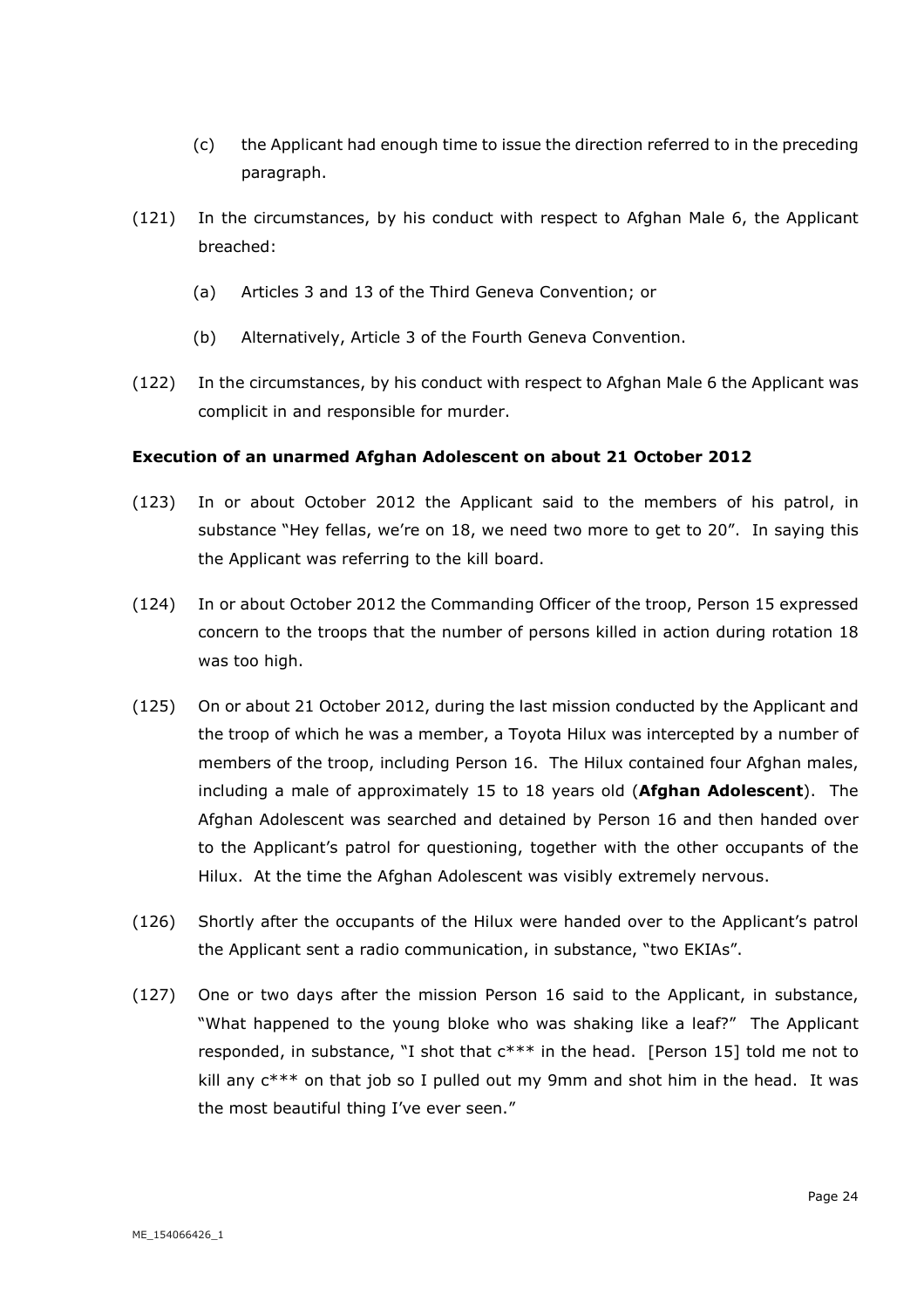- (128) In the circumstances, by his conduct with respect to the Afghan Adolescent, the Applicant breached:
	- (a) Articles 3 and 13 of the Third Geneva Convention; or
	- (b) Alternatively, Article 3 of the Fourth Geneva Convention.
- (129) In the circumstances, the Applicant's conduct with respect to the Afghan Adolescent constituted murder.

#### **Domestic violence**

- (130) From about 2014 to 2017 the Applicant held the position of Chair of National Australia Day Council.
- (131) On 26 January 2015 Rosie Batty was awarded the 2015 Australian of the Year. Rosie Batty is a domestic violence campaigner. The Applicant publicly congratulated and supported Ms Batty on her award.
- (132) From about 13 October 2017 to 5 April 2018 the Applicant engaged in an extramarital affair with Person 17.
- (133) On 28 March 2018 the Applicant attended a function for the Prime Minter's Veterans Employment Awards held at the Great Hall in Parliament House. The Applicant brought Person 17 as his guest to the awards and introduced her as a guest of his employer, Channel Seven.
- (134) During the function Person 17 became intoxicated and fell down the stairs leading into the underground carpark as she was leaving the function.
- (135) After the function the Applicant and Person 17 went to a room at the Realm Hotel. When they were in the hotel room an argument ensued between the Applicant and Person 17 as the Applicant was angry with Person 17 due to her behaviour at the function and his fear that she may have exposed the affair.
- (136) During the argument Person 17 said to the Applicant, in substance "my head hurts". The Applicant responded in substance "It's going to hurt more" or "I'll show you what hurt is" and punched Person 17 hard in her left eye with a clenched right fist. Person 17 sustained a black eye as a result of this punch.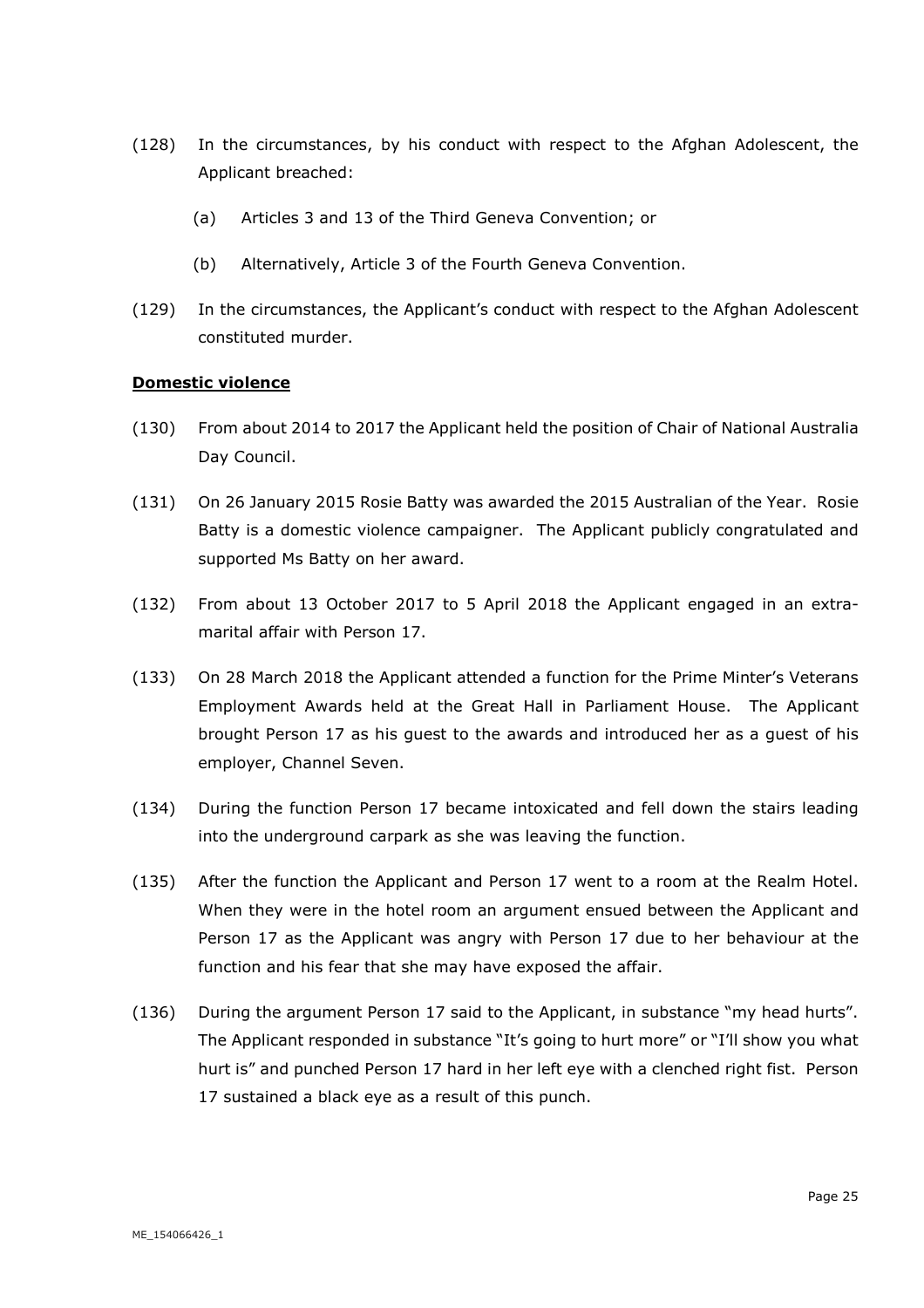- (137) On 30 May 2018, Person 17 approached the Australian Federal Police and complained about being assaulted by the Applicant.
- (138) On 24 August 2018, after seeking legal advice about the process of being involved in a criminal prosecution as a witness, Person 17 decided that she did not wish to proceed with a formal complaint to the AFP and notified the AFP accordingly.

### **Imputations**

- (139) The imputation pleaded in sub-paragraphs  $5(a)$ ,  $7(a)$ ,  $9(c)$  and  $11(c)$  of the Statement of Claim - "*The Applicant while a member of the SASR, murdered an unarmed and defenceless Afghan civilian, by kicking him off a cliff and procuring the soldiers under his command to shoot him*" (**Imputation 1**) is substantially true by reason of the facts and matters set out in particulars 1-16, 64, 93-94 and 102-117 above.
- (140) The imputation pleaded in sub-paragraphs 5(b) and 7(b) of the Statement of Claim and in paragraph  $18(b)(i)(A)$  above - "*The Applicant broke the moral and legal rules of military engagement and is therefore a criminal*" (**Imputation 2**) is substantially true by reason of the facts and matters set out in particulars 1-16, 37, 40-52, 56-64 and 86 to 129 above.
- (141) The imputation pleaded in sub-paragraphs 5(c) and 7(c) of the Statement of Claim and in paragraph 18(b)(i)(B) above - "*The Applicant disgraced his country Australia and the Australian army by his conduct as a member of the SASR in Afghanistan*" (**Imputation 3**) is substantially true by reason of the facts and matters set out in particulars 1-129 above.
- $(142)$  The imputation pleaded in sub-paragraphs  $9(a)$  and  $11(a)$  of the Statement of Claim - "*The Applicant while a member of the SASR committed murder by pressuring a newly deployed and inexperienced SASR soldier to execute an elderly, unarmed afghan in order to 'blood the rookie'*" (**Imputation 4**) is substantially true by reason of the facts and matters set out in particulars 1-16, 37 and 40 to 48 above.
- (143) The imputation pleaded in sub-paragraphs 9(b) and 11(b) of the Statement of Claim - "*The Applicant while a member of the SASR, committed murder by machine gunning a man with a prosthetic leg*" (**Imputation 5**) is substantially true by reason of the facts and matters set out in particulars 1-16, 40-41 and 49-52 above.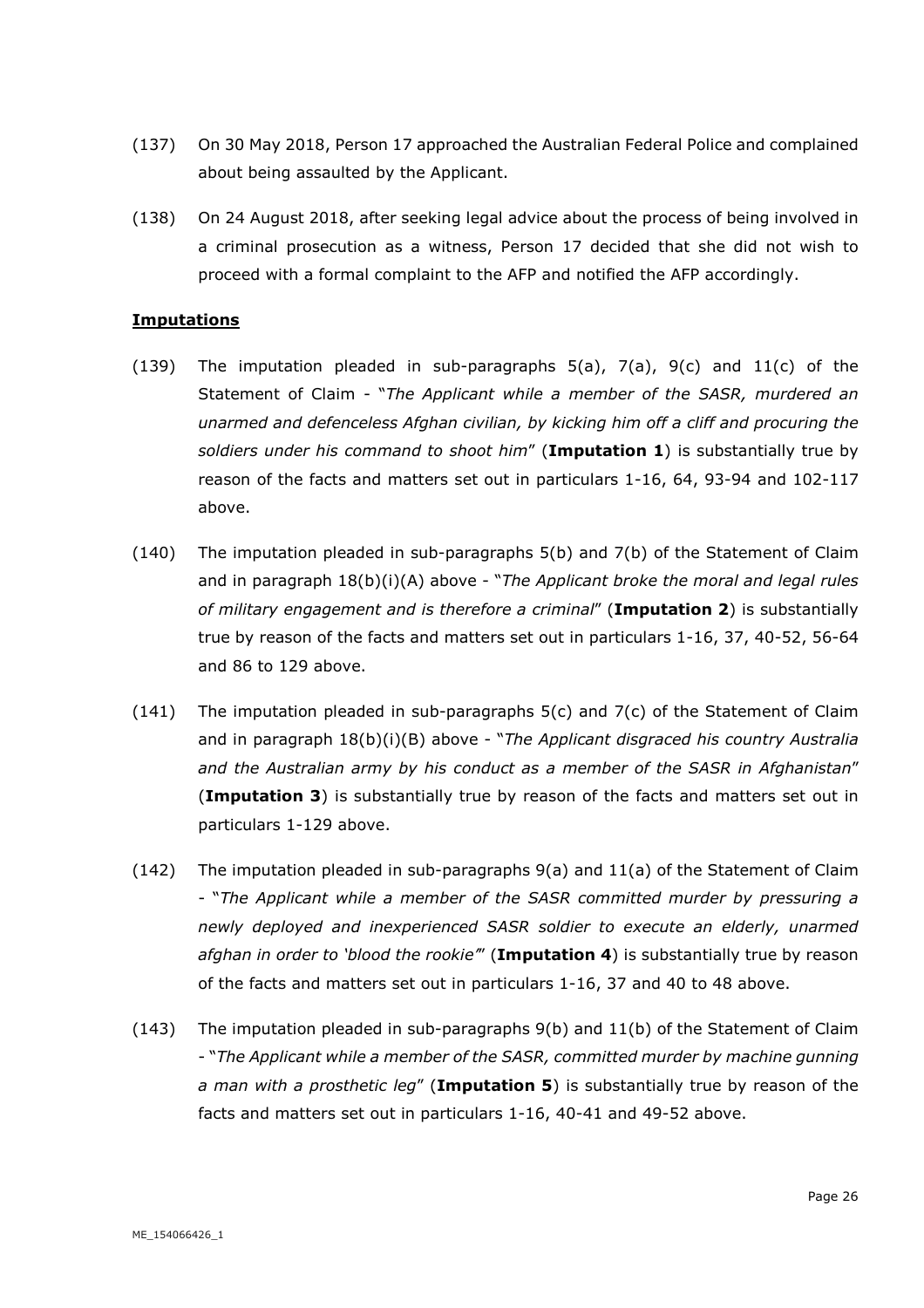- (144) The imputation pleaded in sub-paragraphs 9(d) and 11(d) of the Statement of Claim - "*The Applicant having committed murder by machine gunning a man in Afghanistan with a prosthetic leg, is so callous and inhumane that he took the prosthetic leg back to Australia and encouraged his soldiers to use it as a novelty beer drinking vessel*" (**Imputation 6**) is substantially true by reason of the facts and matters set out in particulars 1-16, 37, 40-41 and 49-55 above.
- (145) The imputation pleaded in sub-paragraphs 13(a) and 15(a) of the Statement of Claim - "*The Applicant committed an act of domestic violence against a woman in the Hotel Realm in Canberra*" (**Imputation 7**) is substantially true by reason of the facts and matters set out in particulars 132-138 above.
- (146) The imputation pleaded in sub-paragraphs 13(b) and 15(b) of the Statement of Claim - "*The Applicant is a hypocrite who publicly supported Rosie Batty, a domestic violence campaigner, when in private he abused a woman*" (**Imputation 8**) is substantially true by reason of the facts and matters set out in particulars 130 to 138 above.
- (147) The imputation pleaded in sub-paragraphs 13(c) and 15(c) of the Statement of Claim - "*The Applicant as deputy commander of a 2009 SASR patrol, authorised the execution of an unarmed Afghan by a junior trooper in his patrol*" (**Imputation 9**) is substantially true by reason of the facts and matters set out in particulars 1-16, 37, 40-48, 64-66 and 102-122 above.
- (148) The imputation pleaded in sub-paragraphs 13(d) and 15(d) of the Statement of Claim - "*The Applicant during the course of his 2010 deployment to Afghanistan, bashed an unarmed Afghan in the face with his fists and in the stomach with his knee and in so doing alarmed two patrol commanders to the extent that they ordered him to back off*" (**Imputation 10**) is substantially true by reason of the facts and matters set out in particulars 1-16 and 56-63 above.
- (149) The imputation pleaded in sub-paragraphs 13(e) and 15(e) of the Statement of Claim - "*The Applicant as patrol commander in 2012 authorised the assault of an unarmed Afghan, who was being held in custody and posed no threat*" (**Imputation 11**) is substantially true by reason of the facts and matters set out in particulars 1-16, 37, 40-48, 64-66 and 118-122 above.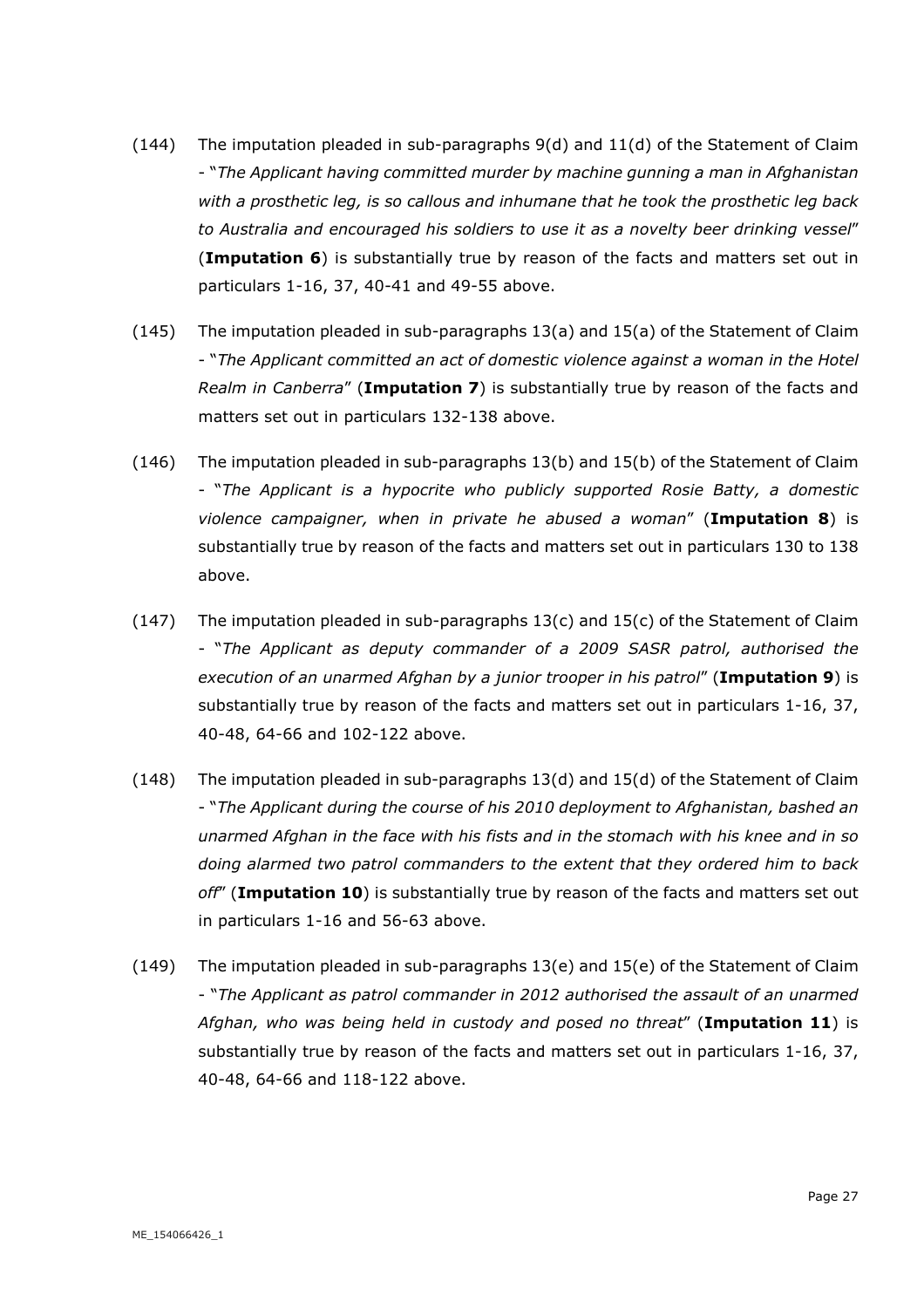- (150) The imputation pleaded in sub-paragraphs 13(f) and 15(f) of the Statement of Claim - "*The Applicant engaged in a campaign of bullying against a small and quiet soldier called Trooper M which included threats of violence*" (**Imputation 12**) is substantially true by reason of the facts and matters set out in particulars 1-3 and 17-36 above.
- (151) The imputation pleaded in sub-paragraphs 13(g) and 15(g) of the Statement of Claim - "*The Applicant threatened to report Trooper J to the International Criminal Court for firing at civilians, unless he provided an account of a friendly fire incident that was consistent with the Applicant's*" (**Imputation 13**) is substantially true by reason of the facts and matters set out in particulars 1-3 and 70-85 above.
- (152) The imputation pleaded in sub-paragraphs 13(h) and 15(h) of the Statement of Claim - "*The Applicant assaulted an unarmed Afghan in 2012*" (**Imputation 14**) is substantially true by reason of the facts and matters set out in particulars 1-16, 40- 41, 49-52, 56-64, 86-117 and 123-129 above.

Date: 9 October 2018

Fritte tt

Signed by Peter Bartlett Lawyer for the Respondents

This pleading was settled by ATS Dawson SC and Lyndelle Barnett of counsel.